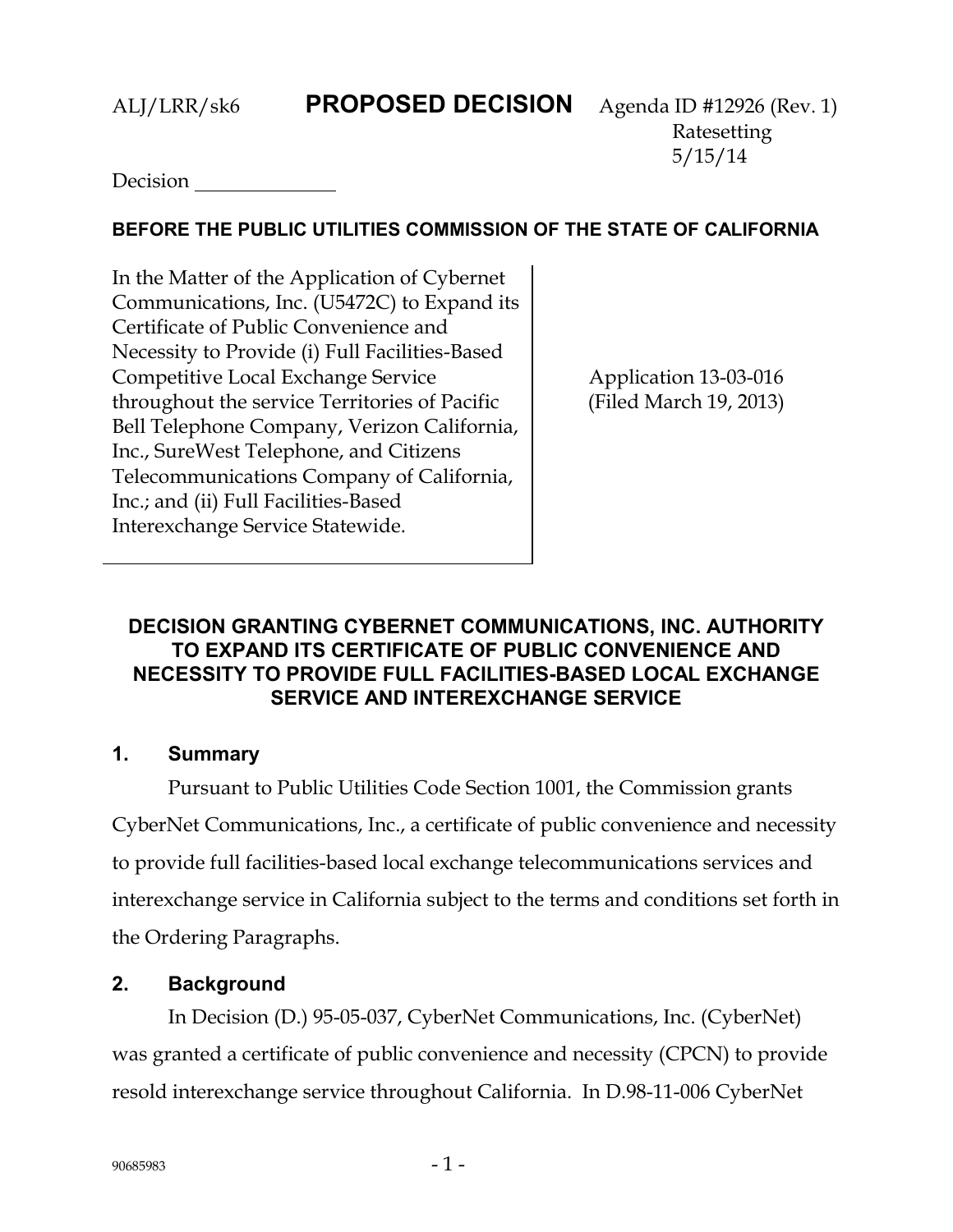was granted a CPCN to provide resold competitive local exchange service throughout the service territories of Pacific Bell Telephone Company d/b/a AT&T California (AT&T), Verizon California Inc. (Verizon), Citizens Telecommunications Company of California, Inc. d/b/a Frontier Communications of California (Citizens), and SureWest Telephone (SureWest).<sup>1</sup> With its current CPCN authority CyberNet provides a wide range of traditional and Internet Protocol-enabled data and voice communications services and broadband Internet access and related communications services to business customers in California.

On March 19, 2013 CyberNet, a California corporation, filed an application to expand its CPCN to include authorization to provide full facilities-based competitive local exchange service throughout the service territories of AT&T, Verizon, Citizens, and SureWest, and full facilities-based interexchange service in California.

CyberNet's principal place of business is located at 7750 Gloria Avenue, Van Nuys, California.

## **3. California Environmental Quality Act (CEQA)**

Pursuant to the California Environmental Quality Act (CEQA) and Rule 2.4<sup>2</sup> of the Commission's Rules of Practice and Procedure, the Commission examines projects to determine any potential environmental impacts in order that adverse effects are avoided and environmental quality is restored or enhanced to the fullest extent possible under CEQA.

 $\overline{a}$ 

<sup>1</sup> SureWest was formerly known as Roseville Telephone Company.

<sup>2</sup> Unless otherwise noted, items labeled "Rule" are from the California Public Utilities Commission Rules of Practice and Procedure.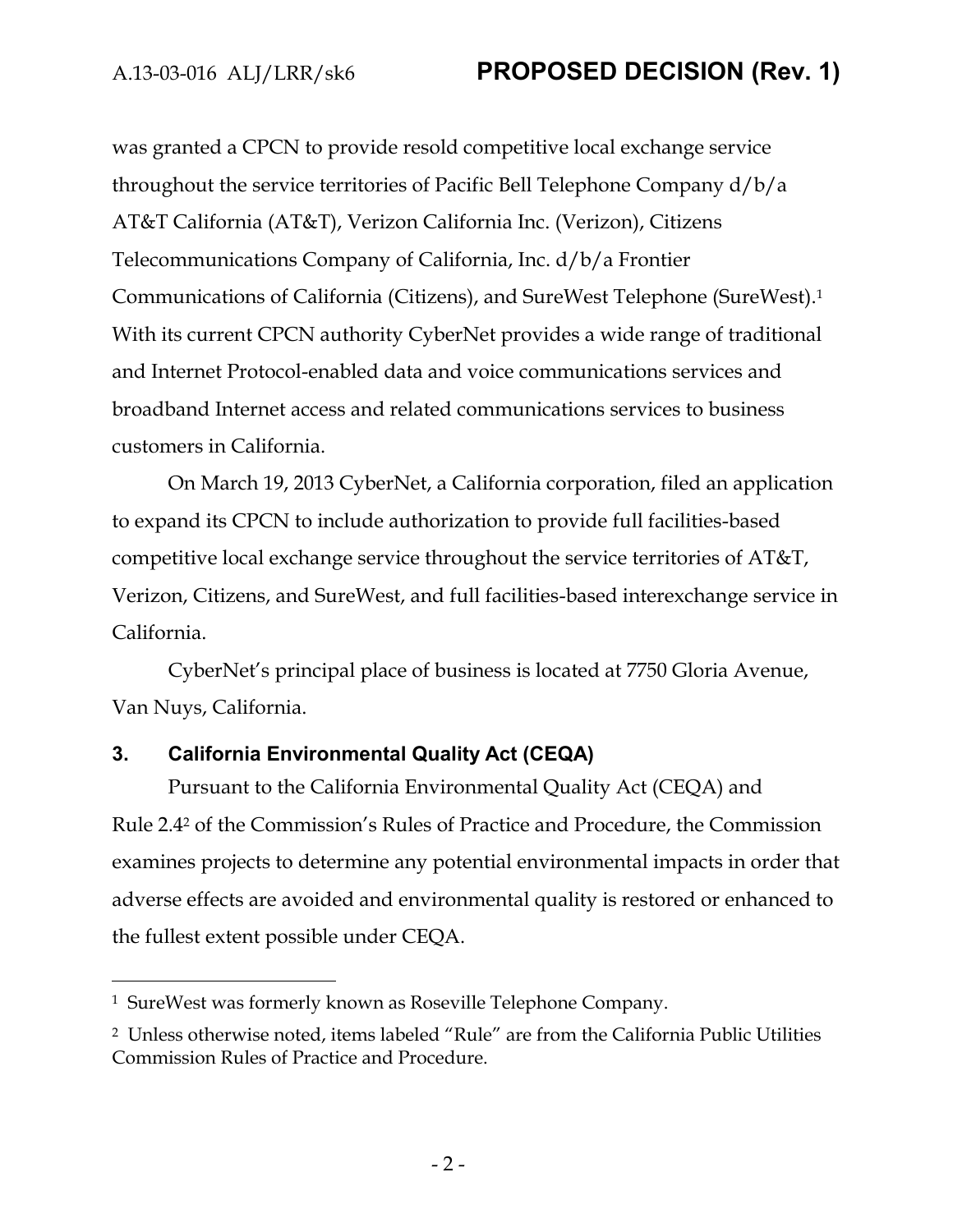In the Proponent's Environmental Assessment and Response, CyberNet's proposed construction activities will generally include the installation of fiber optic cable and related equipment, primarily in existing conduits and other existing buildings and infrastructure. These activities fall within the following classes of projects that are exempt from CEQA and for which neither an Environmental Impact Report nor a Negative Declaration is required.

- Class 1 Exemption: operation, repair, maintenance, leasing, or minor alteration of existing public or private structures and facilities with negligible or no expansion of an existing use. This includes existing facilities used to provide public utility services. (14 CCR § 15301.)
- Class 3 Exemption: construction including water main, sewage, electrical, gas, and *other utility extensions of reasonable length* to serve such construction. This includes the construction of limited numbers of new small facilities or utility extensions. (14 CCR § 15303.)

CyberNet's proposed activities involve construction of reasonably short utility extensions (Class 3). In order to provide its service, CyberNet may need to undertake small scale outside plant construction activities in order to serve customer locations if, for example, there are no existing conduits or there is inadequate space in the existing conduits. Such activities may include trenching for the installation of short extensions of underground conduit and the installation of a limited number of new utility poles, equipment shelters, or other above-ground support structures.

CyberNet cannot identify the specific locations of customers it may serve with facilities such as fiber optic cable and related equipment. However, exemption of these activities is consistent with Commission precedent. CyberNet's proposed new construction activities are similar to those undertaken by other carriers that we have decided are categorically exempt from CEQA.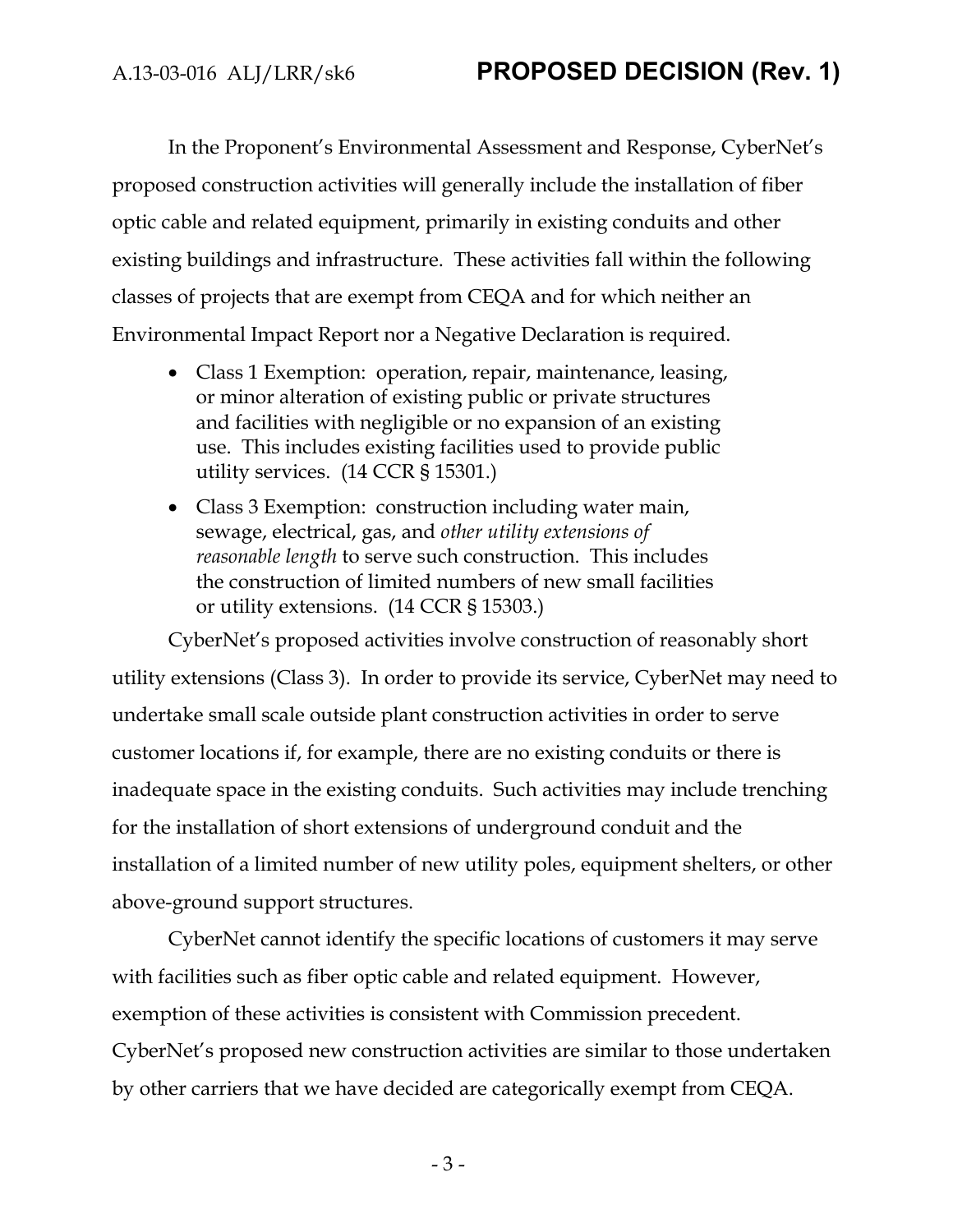(*See*, e.g., D.06-04-063 (*ClearLinx Network Corporation*); D.06-04-067 (*CA-CLEC LLC*)).

CyberNet requests approval to utilize a procedure for expedited review of its projects once it is aware of a specific site(s) in which it plans construction. The proposed procedure tracks the expedited review procedure that we have approved for other carriers. Such a process will expedite CEQA review and is appropriate for the type of construction outlined here, which will be categorically exempt. By establishing this expedited review process, we are able to review the information on a specific project to confirm that it is categorically exempt from CEQA or to explain why further environmental review is required. At the same time, the proposed CEQA review process will enable CyberNet to undertake construction of its projects in an efficient manner without experiencing delays caused by an unnecessarily protracted CEQA review.

Similar to the procedure approved for other carriers, the following procedure will be used to obtain Commission approval of CyberNet's claimed CEQA exemptions for proposed construction projects:

- CyberNet will provide the Commission's Energy Division with:
	- o A detailed description of the proposed project, including:
		- Customer(s) to be served;
		- The precise location of the proposed construction project; and
		- Regional and local site maps.
	- o A description of the environmental setting, to include at a minimum:
		- Cultural, historical, and paleontological resources;
		- Biological resources; and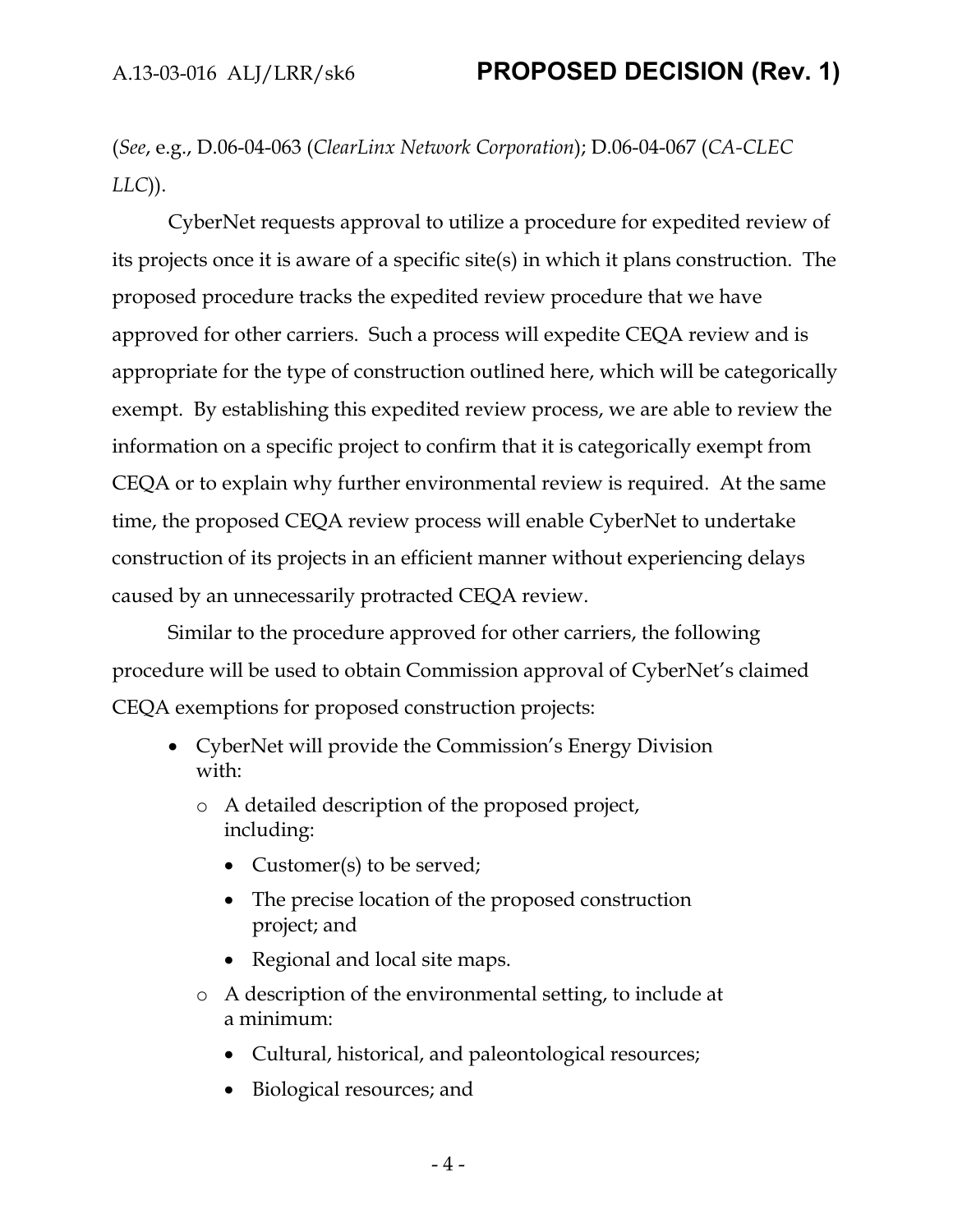- Current land use and zoning.
- o A construction workplan, to include:
	- Commission Preconstruction Survey Checklist—Archaeological Resources;
	- Commission Preconstruction Survey Checklist—Biological Resources;
	- A detailed schedule of construction activities, including site restoration activities;
	- A description of construction/installation techniques;
	- A list of other agencies contacted with respect to siting, land use planning, and environmental resource issues, including contact information; and
	- A list of permits required for the proposed project.
- o A statement of the CEQA exemption(s) applicable to the proposed project; and
- o Documentation and factual evidence sufficient to support a finding that the claimed exemption(s) is (are) applicable.
- The Energy Division will review CyberNet's submission for the proposed project to confirm that the claimed exemption(s) from CEQA are applicable.
- Within 21 days from the date of CyberNet's submittal, the Energy Division will issue either:
	- o A Notice to Proceed (NTP) and file a Notice of Exemption with the State Clearinghouse, Office of Planning and Research, or
	- o A letter of denial stating the specific reasons why the claimed exemption(s) are not applicable to the proposed project.

We have reviewed the application and Supplement and find that:

 CyberNet's proposed facilities-based project activities are very limited;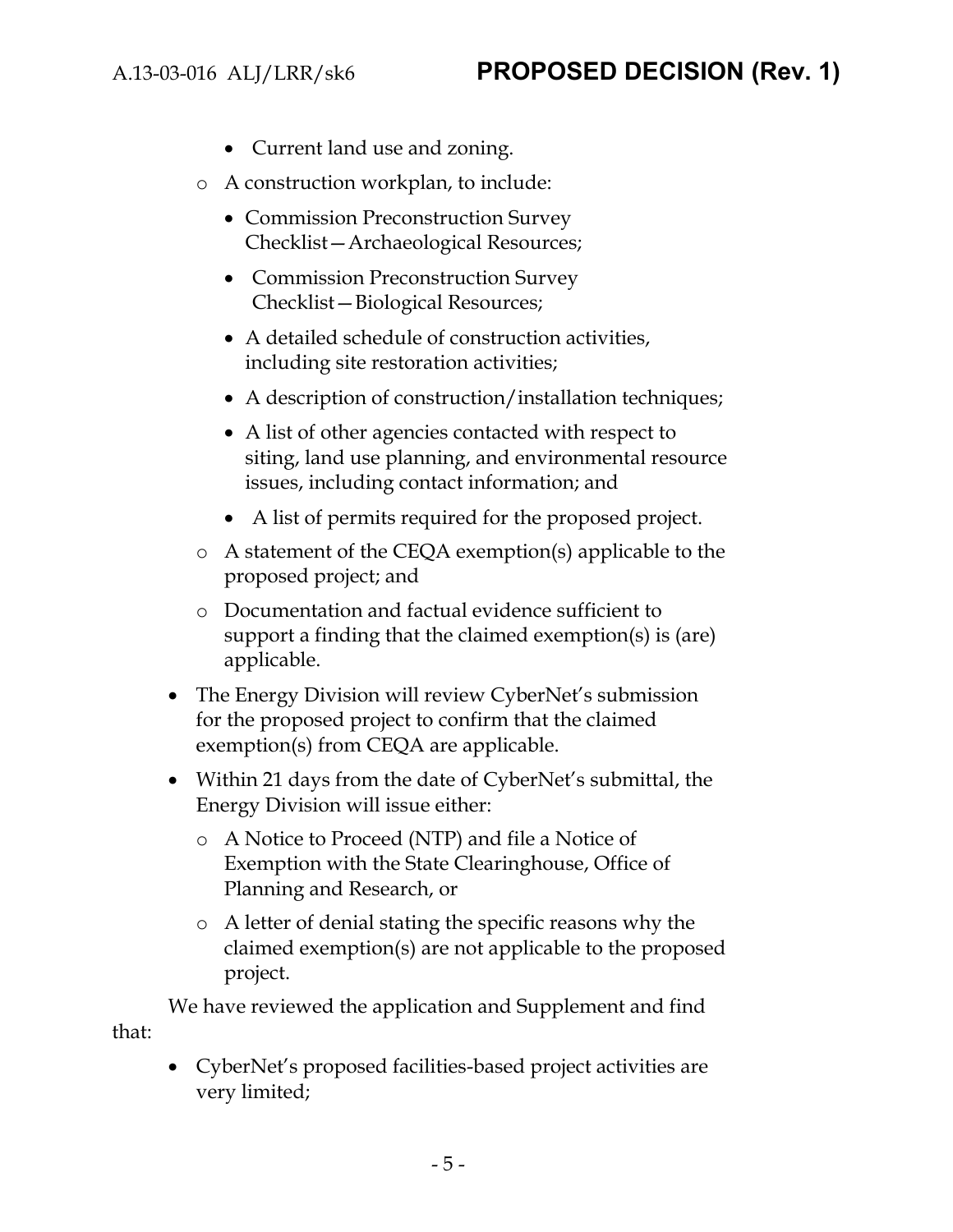- These activities would in almost all circumstances be very likely to qualify for an exemption from CEQA; and
- The proposed process for reviewing the applicability of CEQA exemptions to CyberNet's facilities-based projects is not only adequate for the Commission's purposes as CEQA Lead Agency, but is also in the public interest because it enables CyberNet to respond in a timely manner to requests for service without the delay or burden of a full CEQA review when such review is unnecessary.

We therefore approve CyberNet's proposed process for Commission review of claimed CEQA exemptions for construction projects undertaken pursuant to CyberNet's full facilities-based authority, based on the specific facts of this case with the following modifications related to the Commission's Energy Division review and approval or disapproval of the proposed exemptions.

• If the Energy Division disapproves CyberNet's claimed CEQA exemption(s) and issues a letter of denial to CyberNet, CyberNet must either redesign the specific project and facilities and then reapply for a finding of exemption from CEQA, or file a formal application with the Commission seeking the requisite approval and full CEQA review, before commencing any construction activities.

CyberNet shall not perform any full facilities-based construction activities without first obtaining an NTP from the Energy Division or authorization by the Commission after the requisite environmental review.

We have previously determined that the public convenience and necessity require that competition be allowed in the provision of competitive local exchange service. (Rulemaking (R.) 95-04-043/Investigation (I.) 95-04-044.) Granting this application will benefit the public interest by expanding the availability of technologically advanced telecommunications services within the state.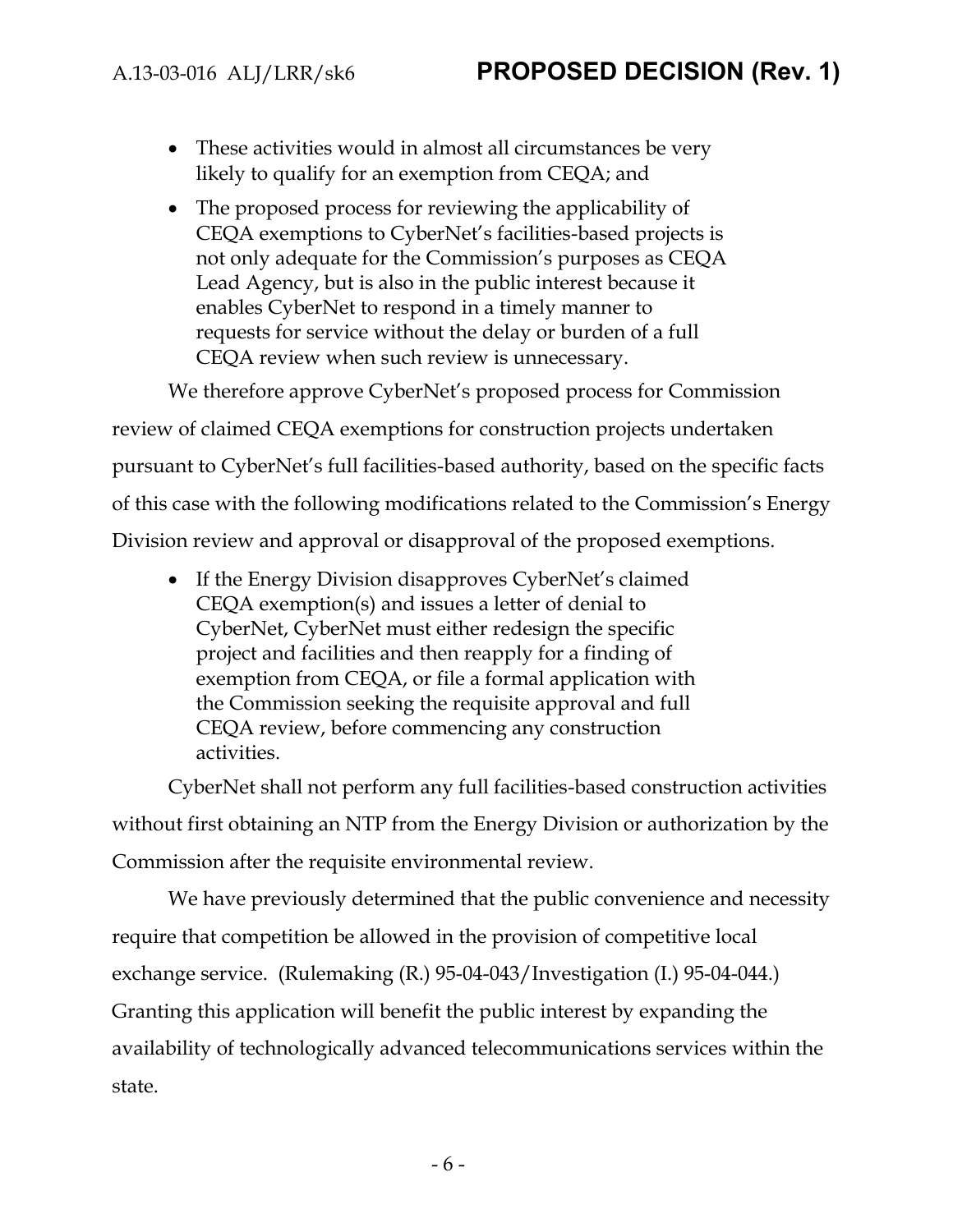$\overline{a}$ 

# A.13-03-016 ALJ/LRR/sk6 **PROPOSED DECISION (Rev. 1)**

#### **4. Financial Qualifications**

To be granted a CPCN, an applicant for authority to provide limited-facilities based and resold local exchange and interexchange services must demonstrate that it has a minimum of \$100,000 cash or cash equivalent to meet the firm's start-up expenses.3 An applicant must also demonstrate that it has sufficient additional resources to cover all deposits required by local exchange carriers and/or interexchange carriers in order to provide the proposed service.<sup>4</sup> In the application, CyberNet provided a Time Certificate Deposit Confirmation and Agreement that \$100,000 would be available to CyberNet for one year following certification. In its application CyberNet states that it is unable to ascertain the specific deposit amounts, if any, which may be required by AT&T, Verizon, Citizens, and SureWest. However, the Time Certificate Deposit Confirmation and Agreement provided by CyberNet includes funds for deposits up to \$25,000.Since CyberNet has provided documentation that it possesses a minimum of \$100,000 that is reasonably liquid and available, it has demonstrated that it has sufficient funds to meet its start-up expenses and has fulfilled this requirement.

CyberNet proposed to initially interconnect with AT&T, Verizon, Citizens, and SureWest. As stated above, CyberNet has provided documentation that it

<sup>&</sup>lt;sup>3</sup> The financial requirement for Competitive Local Exchange Carriers (CLEC) is contained in D.95-12-056, Appendix C. The financial requirement for Non-Dominant Interexchange Carriers (NDIEC) is contained in D.91-10-041.

<sup>4</sup> The requirement for Competitive Local Carrier (CLC) applicants to demonstrate that they have additional financial resources to meet any deposits required by underlying Local Exchange Carriers (LEC) and/or IECs is set forth in D.95-12-056, Appendix C. For NDIECs, the requirement is found in D.93-05-010.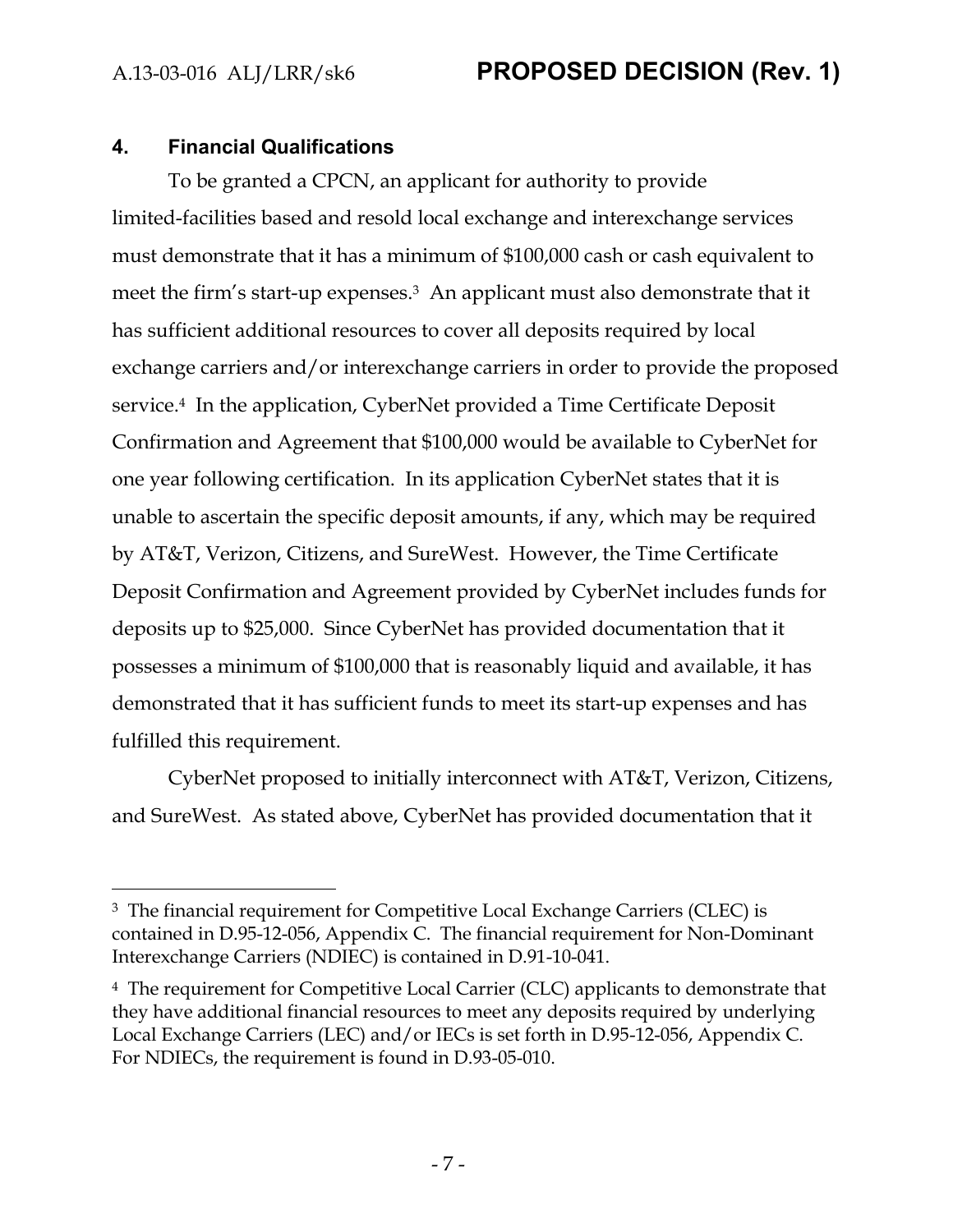has the funds available for the deposits that may be required by AT&T, Verizon, Citizens, and SureWest.

Therefore, no additional resources are required at this time to cover deposits.

#### **5. Technical Qualifications**

To be granted a CPCN for authority to provide local exchange and interexchange service, an applicant must make a reasonable showing of managerial and technical expertise in telecommunications or a related business.<sup>5</sup> CyberNet supplied biographical information on its management in Section XIV of its application and in its response to the Administrative Law Judge's request for additional information that demonstrated it has sufficient expertise and training to operate as a telecommunications provider.

In its application, CyberNet**,** with two exceptions, verified that no one associated with or employed by CyberNet as an affiliate, officer, director, partner, or owner of more than 10% of CyberNet was previously associated with a telecommunications carrier that filed for bankruptcy, was sanctioned by the Federal Communications Commission or any state regulatory agency for failure to comply with any regulatory statute, rule, or order, or has been found either civilly or criminally liable by a court of appropriate jurisdiction for a violation of § 17000, *et seq.* of the California Business and Professions Code, or for any actions which involved misrepresentations to consumers, nor is currently under investigation for similar violations.

 $\overline{a}$ 

<sup>5</sup> D.95-12-056 at Appendix C, Rule 4.A.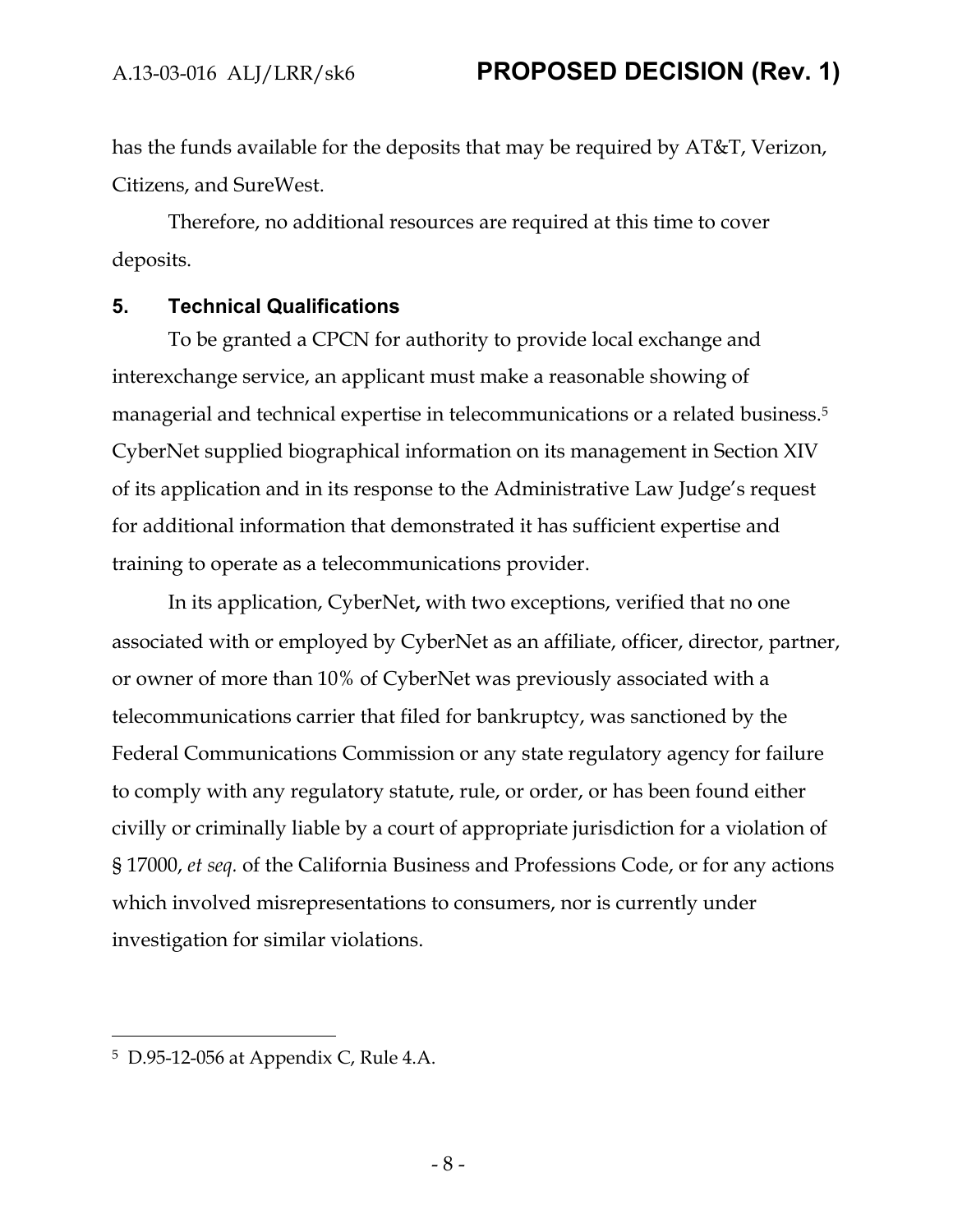Founder and President of CyberNet, Bruce Hakimi, previously served as President of Telecommunications International, Inc. (TCI). Following his departure from TCI, the company filed for Chapter 11 bankruptcy in 1995. In its decision granting CyberNet's current CPCN to provide competitive local exchange service and resold interexchange service statewide, the Commission determined that TCI's bankruptcy filing did not negatively reflect on Mr. Hakimi. We reaffirm that determination here.

On February 24, 2009, CyberNet was named as a respondent in the Omnibus NAL *(Annual CPNI Certification, Omnibus Notice of Apparent Liability for Forfeiture, 24 FCC Rcd 2299)*, instituted by the Federal Communications Commission (FCC) Enforcement Bureau. The action was based upon carriers' failures to timely file annual certifications of compliance with the FCC's customer proprietary network information (CPNI) rules as required by 47 C.F.R. § 64.2009(e). CyberNet states that it was otherwise in compliance with the CPNI rules, but was unaware of the newly-established annual certification filing requirement until approximately six months after the deadline for the initial filing. CyberNet and the FCC Enforcement Bureau entered into a consent decree requiring CyberNet to make a voluntary \$700 contribution to the United States Treasury and comply with certain other requirements. The consent decree was adopted by the FCC on February 3, 2011, and CyberNet has remained in compliance with the CPNI rules and all other state and federal regulation applicable to its operations ever since.

For the above reasons, we find that CyberNet is in compliance with the requirements of D.95-12-056.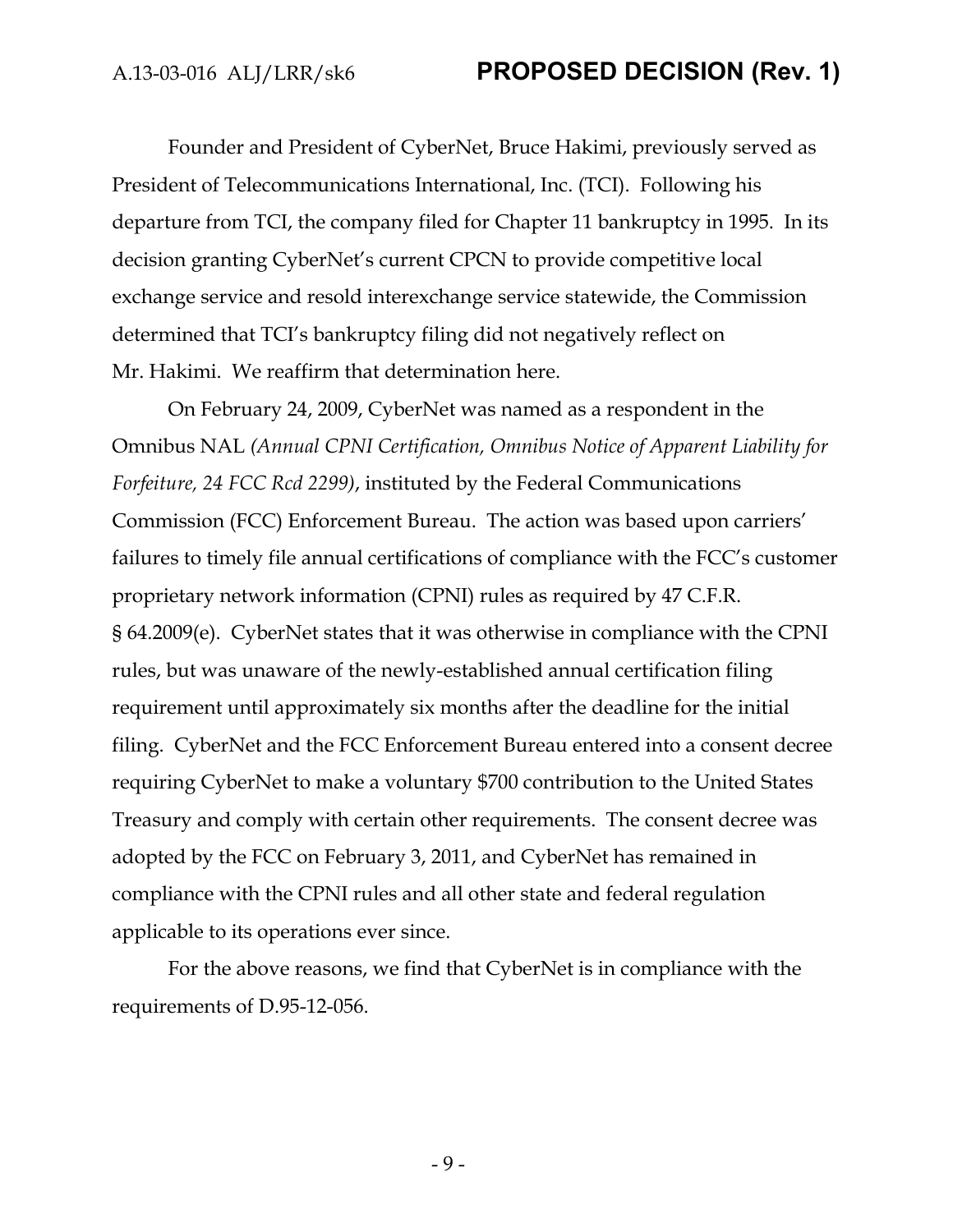## **6. Tariffs**

Commission staff reviewed CyberNet's draft tariffs for compliance with Commission rules and regulations. The deficiencies are noted in Attachment A to this decision. In its compliance tariff filing, CyberNet shall correct these deficiencies as a condition of our approval of its application.

## **7. Map of Service Territory**

To be granted a CPCN for authority to provide local exchange service, an applicant must provide a map of the service territories it proposes to serve.<sup>6</sup> In Exhibit C of its application, CyberNet provided a map of the location of its proposed service territory, in compliance with this requirement.

## **8. Rule 3.1(i) Statement**

Rule 3.1(i) sets forth the requirement that a utility filing an application under Pub. Util. Code § 1001, provide a statement regarding General Order (GO) 104-A, Section 2. CyberNet states that it is not aware of any reportable matters pursuant to GO 104-A, Section 2. CyberNet, therefore, has nothing to report under this rule.

Going forward, on an ongoing basis, CyberNet must file all reports required of a public utility under Commission jurisdiction.

## **9. Expected Customer Base**

CyberNet provided its estimated customer base for the first and fifth years of operation in Section XIII of its application. Therefore, CyberNet has complied with this requirement.

 $\overline{a}$ 

<sup>6</sup> D.95-12-056 at Appendix C, Rule 4.E.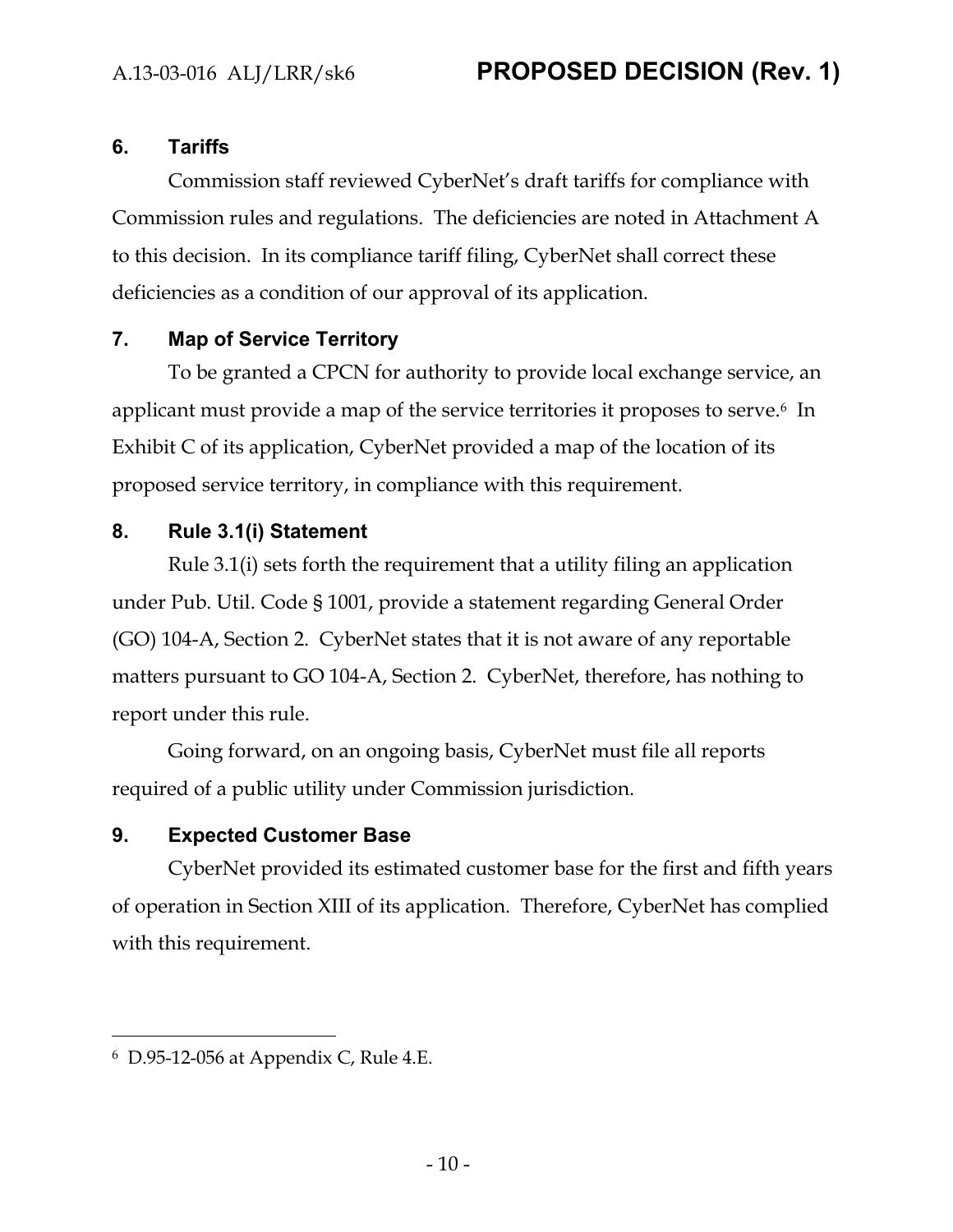#### **10. Conclusion**

We conclude that the application conforms to our Rules for certification as a competitive local exchange and interexchange carrier. Accordingly, we grant CyberNet a CPCN to provide full facilities-based local exchange telecommunications service in the service territory of AT&T, Verizon, Citizens, and SureWest and interexchange service in California subject to compliance with the terms and conditions set forth in the Ordering Paragraphs.

#### **11. Categorization and Need for Hearing**

In Resolution ALJ 176-3312, dated April 4, 2013, the Commission preliminarily categorized this application as ratesetting, and preliminarily determined that hearings were not necessary. No protests have been received. There is no apparent reason why the application should not be granted. Given these developments, a public hearing is not necessary, and it is not necessary to disturb the preliminary determinations.

#### **12. Waiver of Comment Period**

This is an uncontested matter in which the decision grants the relief requested. Accordingly, pursuant to Section  $311(g)(2)$  of the Public Utilities Code and Rule 14.6(c)(2) of the Commission's Rules of Practice and Procedure, the otherwise applicable 30-day period for public review and comment is waived.

#### **13. Assignment of Proceeding**

Catherine J.K. Sandoval is the assigned Commissioner and Linda A. Rochester is the assigned Administrative Law Judge in this proceeding.

#### **Findings of Fact**

1. Notice of the application appeared on the Daily Calendar on March 28, 2013. No protests have been filed. A hearing is not required.

2. The Commission is the Lead Agency for this project under CEQA.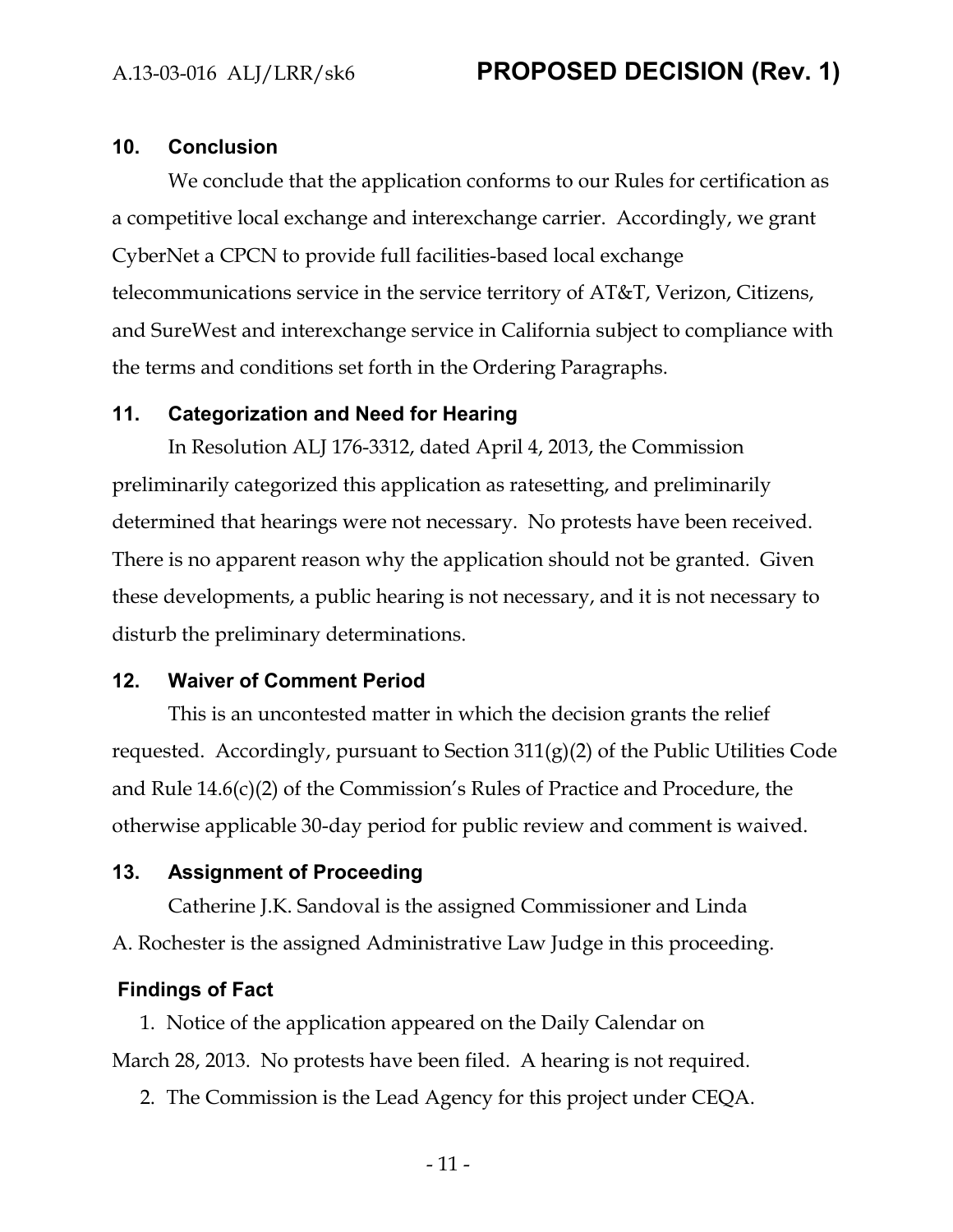3. CyberNet's proposed construction activity falls within one or more CEQA categorical exemptions.

4. CyberNet's authority to provide local exchange services will not have a significant adverse effect upon the environment.

5. CyberNet has a minimum of \$100,000 of cash or cash equivalent that is reasonably liquid and readily available to meet its start-up expenses.

6. CyberNet has sufficient additional cash or cash equivalent to cover deposits that may be required by other telecommunications carriers in order to provide the proposed service.

7. CyberNet's management possesses sufficient experience, knowledge, and technical expertise to provide local exchange services to the public.

8. Except as noted, no one associated with or employed by CyberNet as an affiliate, officer, director, partner, or owner of more than 10% of CyberNet was: previously associated with a telecommunications carrier that filed for bankruptcy; was sanctioned by the Federal Communications Commission or any state regulatory agency for failure to comply with any regulatory statute, rule, or order; or was previously associated with any telecommunication carrier that has been found either civilly or criminally liable by a court of appropriate jurisdiction for a violation of § 17000, *et seq.* of the California Business and Professions Code, or for any actions which involved misrepresentations to consumers, nor is currently under investigation for similar violations.

9. Except for the deficiencies identified in Attachment A to this decision, CyberNet's draft tariffs comply with the Commission's requirements.

10. CyberNet provided a map of the location of its proposed service territory.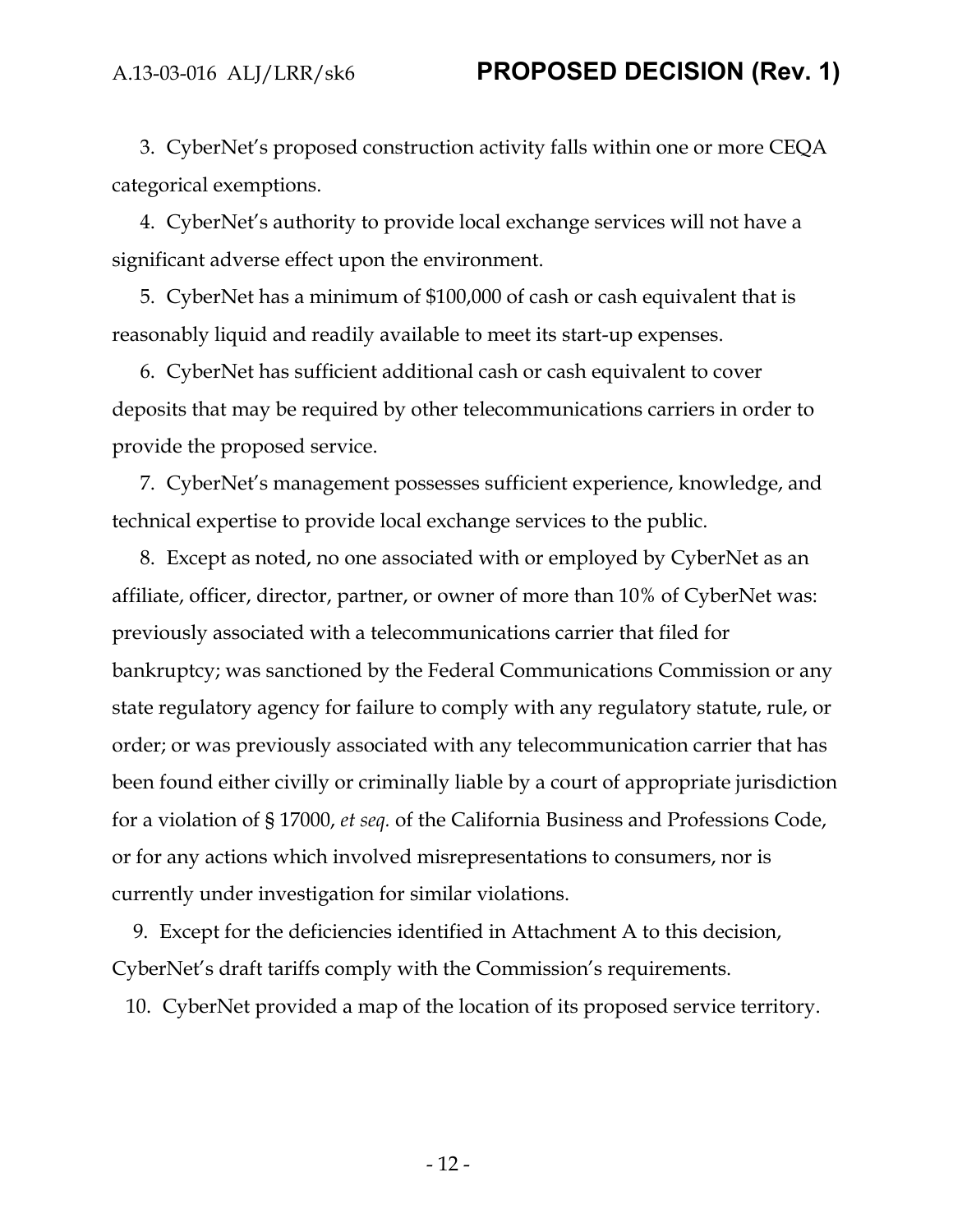11. CyberNet has no information to report under Rule 3.1(i), which requires that a utility filing an application under Pub. Util. Code § 1001, provide a statement regarding compliance with GO 104-A, Section 2.

12. CyberNet provided an estimate of its customer base for the first and fifth year of operation.

#### **Conclusions of Law**

1. CyberNet should be granted a CPCN to provide full facilities-based local exchange telecommunications service in the service territories of AT&T, Verizon, Citizens, and SureWest and interexchange service in California, subject to the terms and conditions set forth in the Ordering Paragraphs.

2. CyberNet should be allowed to use the Energy Division 21-day CEQA exemption process.

3. CyberNet, once granted a CPCN, should be subject to the applicable Commission rules, decisions, GOs, and statutes that pertain to California public utilities.

4. CyberNet's initial tariff filing should correct the tariff deficiencies shown in Attachment A to this decision.

#### **ORDER**

#### **IT IS ORDERED** that:

1. A certificate of public convenience and necessity is granted to CyberNet Communications, Inc. to provide full facilities-based local exchange telecommunications services in the territories of Pacific Bell Telephone Company d/b/a AT&T California, Verizon California Inc., Citizens Telecommunications Company of California, Inc. d/b/a/ Frontier Communications of California, and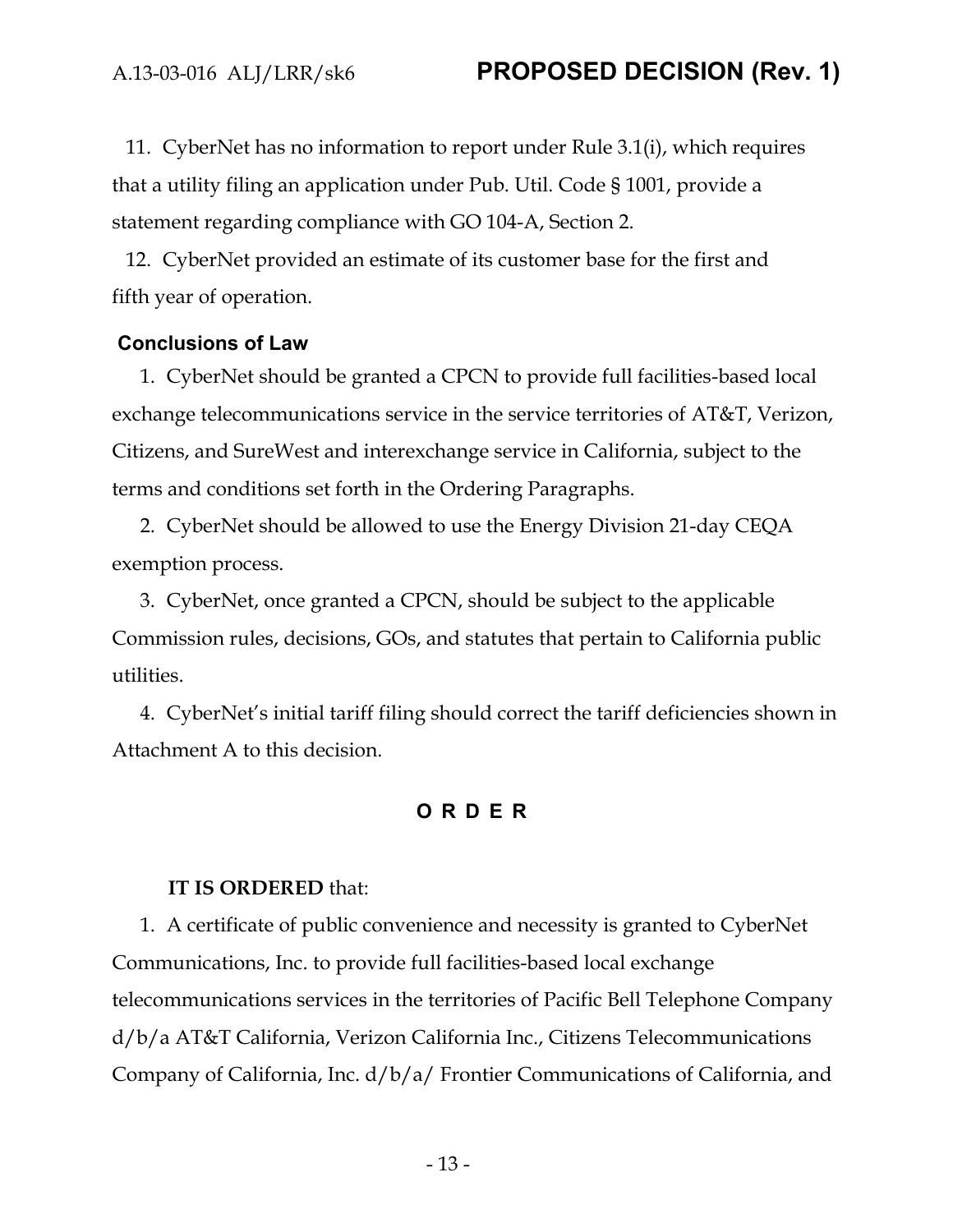SureWest Telephone, and interexchange service in California, subject to the terms and conditions set forth below.

2. CyberNet Communications, Inc. may not offer competitive local exchange services until tariffs are filed with and authorized by this Commission, in accordance with General Order 96-B and as corrected for deficiencies set forth in Attachment A.

3. The corporate identification number assigned to CyberNet Communications, Inc., U-5472-C, must be included in the caption of all original filings with this Commission, and in the titles of other pleadings filed in existing cases.

4. CyberNet Communications, Inc. must obtain a performance bond of at least \$25,000 in accordance with Decision 13-05-035. The performance bond must be a continuous bond (i.e., there is no termination date on the bond) issued by a corporate surety company authorized to transact surety business in California, and the Commission must be listed as the obligee on the bond. Within five days of acceptance of its certificate of public convenience and necessity authority, CyberNet Communications, Inc. must submit a Tier-1 Advice Letter to the Director of Communications, containing a copy of the license holder's executed bond, and submit a Tier-1 Advice Letter annually, but not later than March 31, with a copy of the executed bond.

5. CyberNet Communications, Inc. must not allow its performance bond to lapse during any period of its operation. Pursuant to Decision 13-05-035, the Commission may revoke a certificate of public convenience and necessity if a carrier is more than 120 days late in providing the Director of the Communications Division a copy of its executed performance bond and the

- 14 -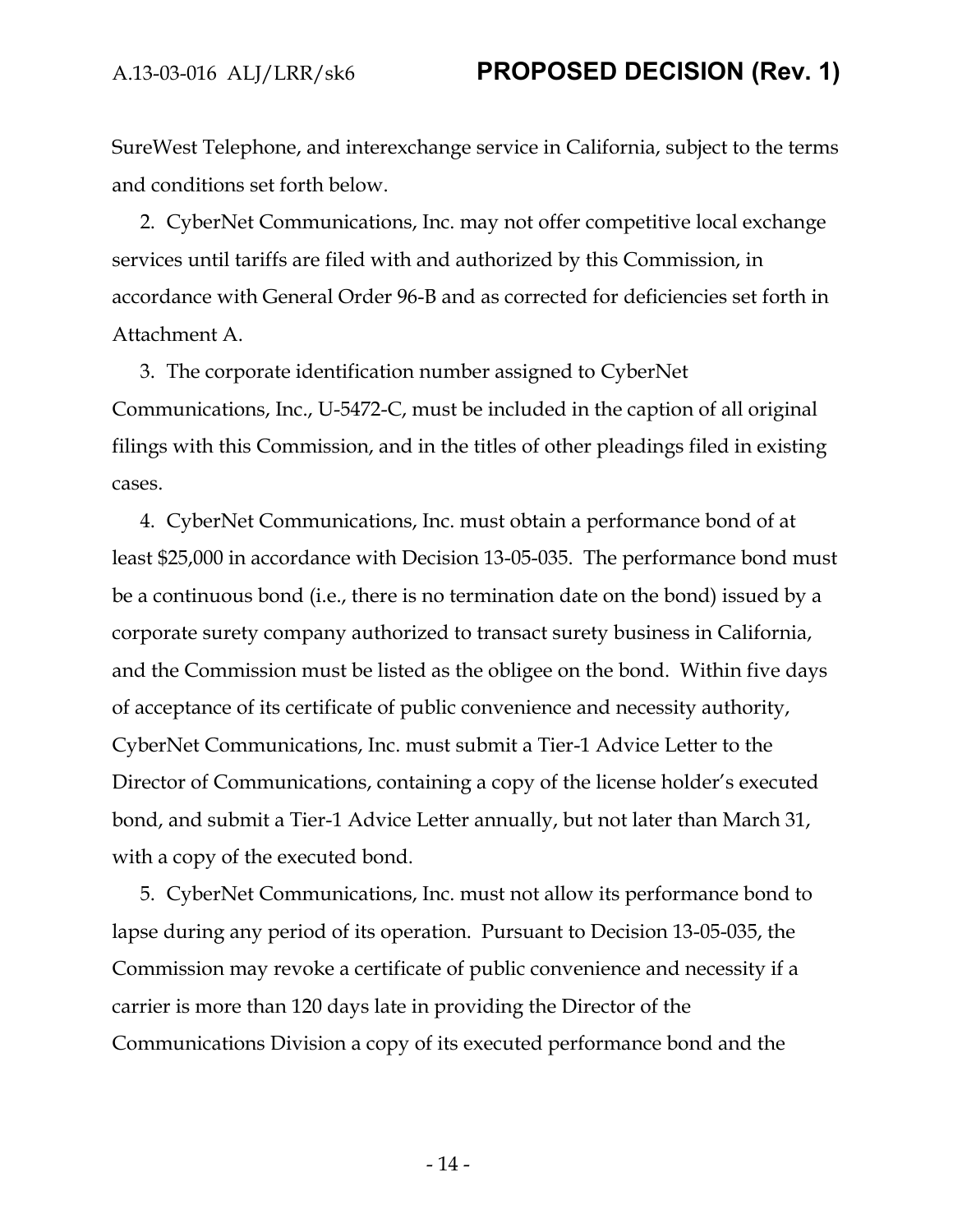carrier has not been granted an extension of time by the Communications Division.

6. In addition to all the requirements applicable to competitive local exchange carriers and interexchange carriers included in Attachments B, C, and D to this decision, CyberNet Communications, Inc. is subject to the Consumer Protection Rules contained in General Order 168, and all applicable Commission rules, decisions, General Orders, and statutes that pertain to California public utilities.

7. CyberNet Communications, Inc. must file, in this docket, a written acceptance of the certificate granted in this proceeding within 30 days of the effective date of this order.

8. CyberNet Communications, Inc. must annually pay the user fee and public purpose surcharges specified in Attachment B. Per the instructions in Exhibit E to Decision 00-10-028, the Combined California Public Utilities Commission Telephone Surcharge Transmittal Form must be submitted even if the amount due is \$0. Under Public Utilities Code Section 405, carriers that are in default of reporting and submitting user fees for a period of 30 days or more will be subject to penalties including suspension or revocation of their authority to operate in California. Therefore, carriers should report user fees even if the amount due is \$0.

9. Prior to initiating service, CyberNet Communications, Inc. must provide the Commission's Consumer Affairs Branch with the name and address of its designated contact person(s) for purposes of resolving consumer complaints. This information must be updated if the name or telephone number changes, or at least annually.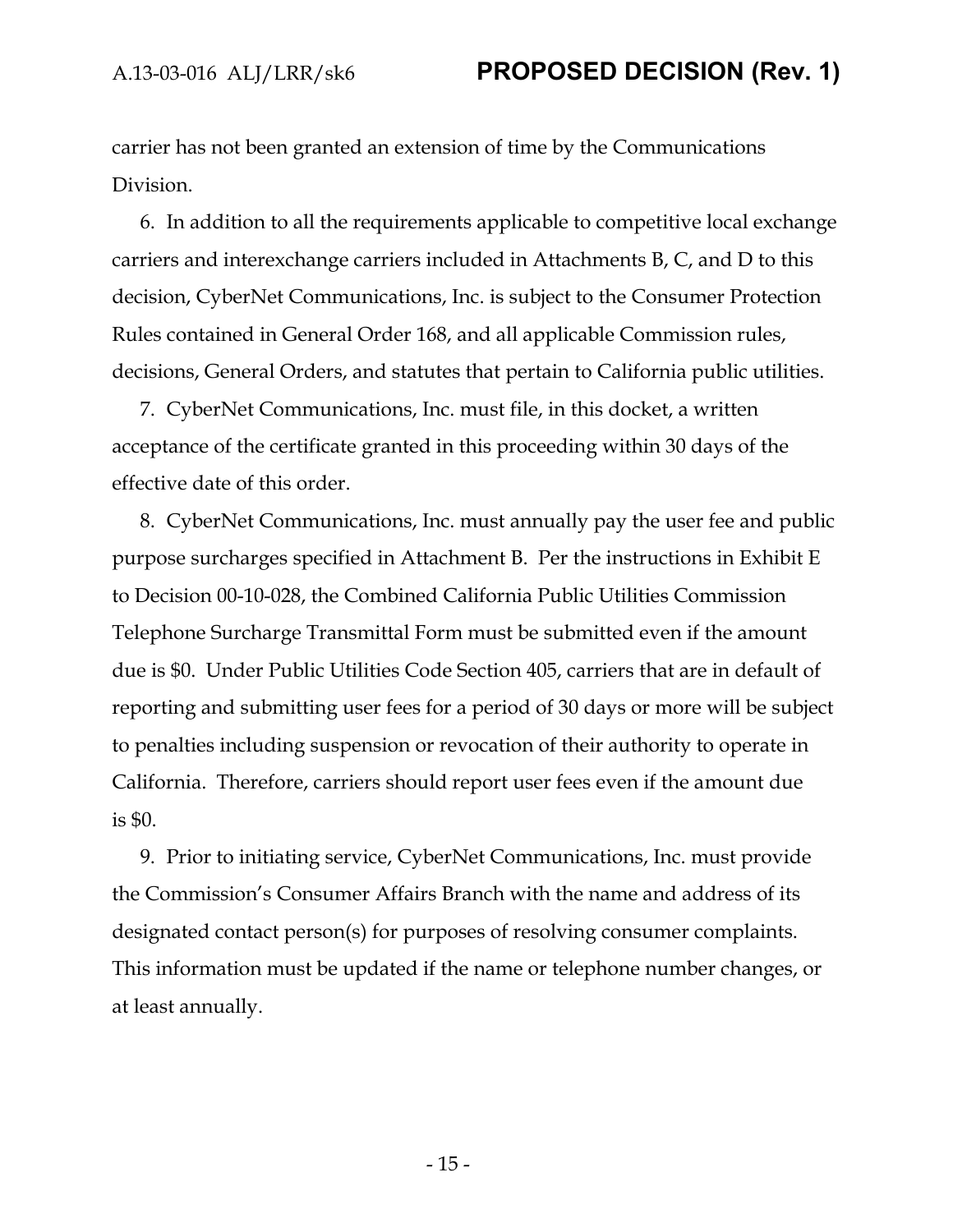10. CyberNet Communications, Inc. must notify the Director of the Communications Division in writing of the date that local exchange service is first rendered to the public, no later than five days after service first begins.

11. CyberNet Communications, Inc. must file an affiliate transaction report with the Director of the Communications Division, in compliance with Decision 93-02-019, on a calendar year basis using the form contained in Attachment D.

12. CyberNet Communications, Inc. must file an annual report with the Director of the Communications Division, in compliance with General Order 104-A, on a calendar-year basis with the information contained in Attachment C to this decision.

13. CyberNet Communications, Inc. must file a tariff within 12 months of the effective date of this order, or its certificate will be cancelled.

14. The staff of the Commission's Energy Division is authorized to review, process, and act upon CyberNet Communications, Inc.'s requests for a determination that its full facilities-based construction activities are exempt from the requirements of the California Environmental Quality Act.

15. If CyberNet Communications, Inc. wishes to engage in full facilities-based construction activities and believes that these activities are exempt from California Environmental Quality Act, CyberNet Communications, Inc. shall first apply to the Commission's Energy Division staff for a determination of exemption from California Environmental Quality Act using the following procedure set forth in Ordering Paragraph 16.

16. CyberNet Communications, Inc. will provide the Commission's Energy Division with:

- a. A detailed description of the proposed project, including:
	- i. Customer(s) to be served;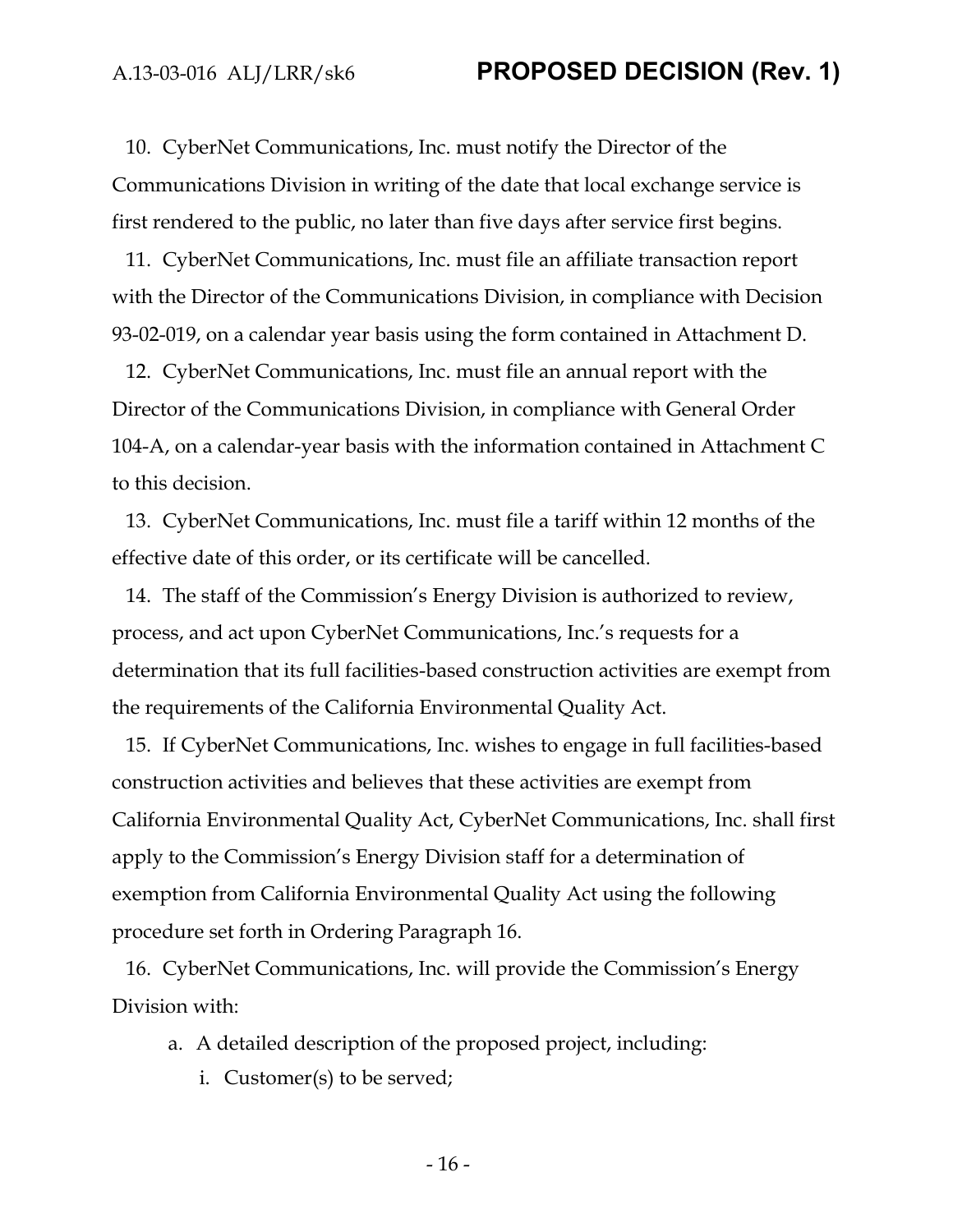- ii. The precise location of the proposed construction project; and
- iii. Regional and local site maps.
- b. A description of the environmental setting, including at a minimum:
	- i. Cultural, historical, and paleontological resources;
	- ii. Biological resources; and
	- iii. Current land use and zoning.
- c. A construction workplan, including:
	- i. Commission Preconstruction Survey Checklist—Archaeological Resources;
	- ii. Commission Preconstruction Survey Checklist—Biological Resources;
	- iii. A detailed schedule of construction activities, including site restoration activities;
	- iv. A description of construction/installation techniques;
	- v. A list of other agencies contacted with respect to siting, land use planning, and environmental resource issues, including contact information; and
	- vi. A list of permits required for the proposed project.
- d. A statement of the California Environmental Quality Act exemption(s) claimed to apply to the proposed project; and
- e. Documentation supporting the finding of exemption from California Environmental Quality Act.
- f. The Energy Division will then review the submittal and notify CyberNet Communications, Inc. of either its approval or its denial of CyberNet Communications, Inc.'s claim for exemption from California Environmental Quality Act review within 21 days from the time that CyberNet Communications, Inc.'s submittal is complete.
- g. If the Energy Division approves CyberNet Communications, Inc.'s claimed California Environmental Quality Act exemption(s), the staff will prepare a Notice to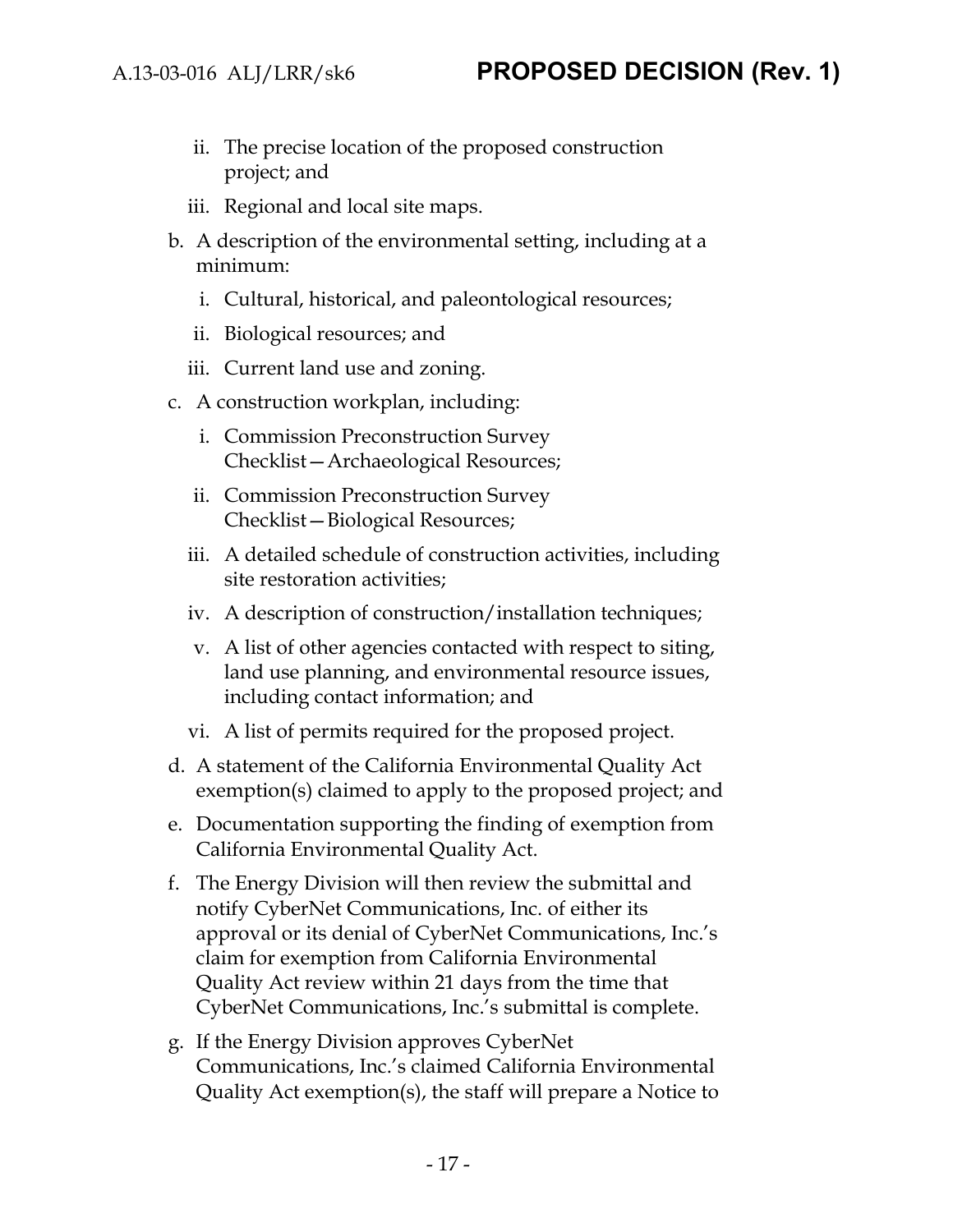Proceed and file a Notice of Exemption with the State Clearinghouse, Office of Planning and Research.

- h. If the Energy Division disapproves CyberNet Communications, Inc. claimed California Environmental Quality Act exemptions, the staff will issue to CyberNet Communication, Inc. a letter which states the specific reasons that the claimed California Environmental Quality Act exemptions do not apply to the proposed project.
- i. If the Energy Division disapproves CyberNet Communications, Inc.'s claimed California Environmental Quality Act exemption(s), CyberNet Communications, Inc., shall either re-design the specific project and facilities and then reapply for a finding of exemption from California Environmental Quality Act, or file a formal application with the Commission seeking the requisite approval and full California Environmental Quality Act review, before commencing any full facilities-based construction activities.
- 17. Application 13-03-016 is closed.

This order is effective today.

Dated **Material Contract Contract Contract Contract Contract Contract Contract Contract Contract Contract Contract Contract Contract Contract Contract Contract Contract Contract Contract Contract Contract Contract Contract**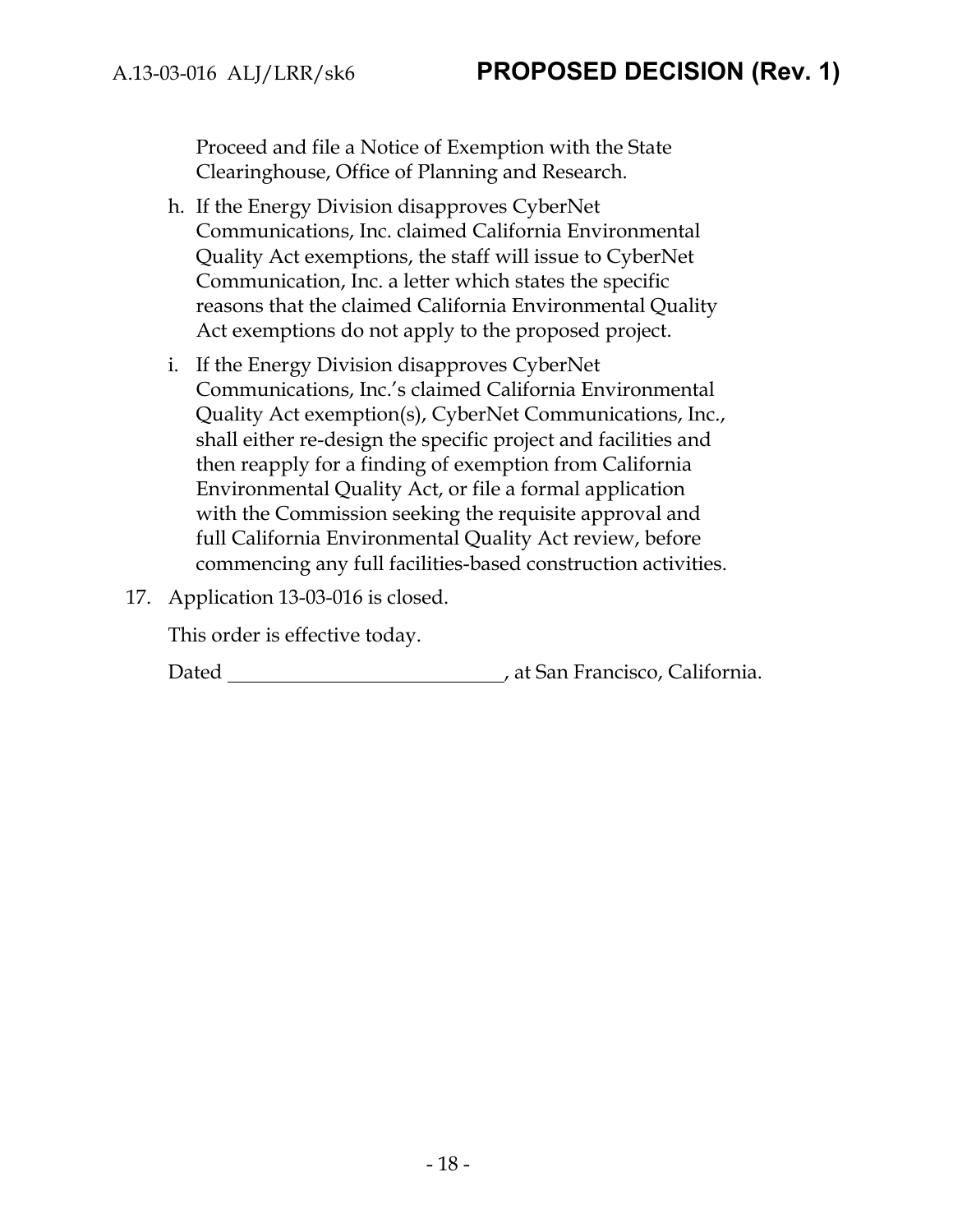# Attachment A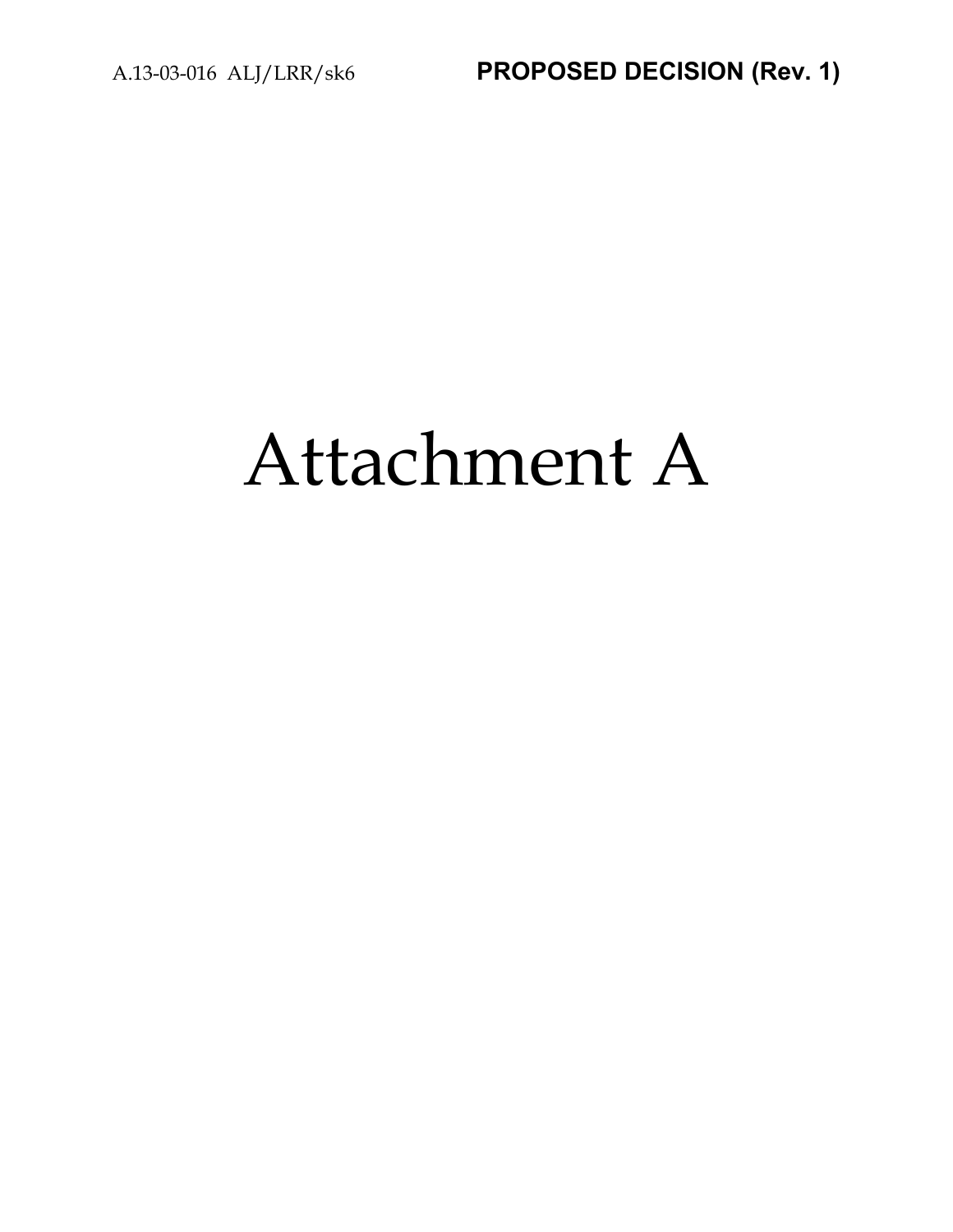## **ATTACHMENT A**

CyberNet Communications Inc., (U-5472-C) must submit a revised tariff based on the current active tariff filed with the Commission pursuant to its existing authority in Decision (D.) 95-05-037. The proposed tariff must include updates to the current active tariff to cover all services and rules applicable to the expanded authority in this Decision.

Based on the proposed tariff submitted with Application (A) 13-03-016 filed by CyberNet Communications Inc., (U-5472-C), the following is a list of deficiencies to be corrected in its tariff compliance filing.

- 1. G.O.96-B Sect 8.1 & 8.3 Tariff must be available for inspection at an office in California and it should be posted on carrier's web site.
- 2. G.O. 96-B Sect 8.5.7 Item 2 Tariff must give description of services rendered and types of standards to be maintained.
- 3. G.O. 96-B Sect 8.5.7 Item 3 Tariff does not describe the procedure to obtain service.
- 4. G.O. 96-B Sect 8.5.7 Item 5 D.95-07-054 Rule 3 Items 1-7 Notices to appear on contract bills and deposit receipts showing the contact information about the PUC is not mentioned.
- 5. G.O. 96-B Sect 8.5.7 Item 6 D.95-07-054, Rule 4 Item A, B, C Establishment and Reestablishment of Credit procedures not explained.
- 6. G.O. 96-B Sect 8.5.7 Item 7 D.95-07-054, Rule 5 Tariff must explain that deposit shall be no greater than twice the monthly bill and should be refunded with interest as per Federal Reserve board.
- 7. G.O.96-B Sect 8.5.7 Item 8, Item A-G Tariff must have procedure for submitting, review, deposits and settling disputes and this is not detailed as per regulations.
- 8. G.O. 96-B Sect 8.5.7 Item 9 Tariff must have method for collection of late payment charges and crediting payments. This is not mentioned.
- 9. G.O. 96-B Sect 8.5.7 Item 10 Tariff must explain Rule 8 Items A-G.
- 10. G.O. 96-B Sect 8.5.7 Item 11 Tariff must explain D.95-07-054 Rule 6 Item 1,2-1-8, C and D.
- 11. G.O. 96-B Sect 8.5.7 Item 12 Tariff must mention information on promotional offering.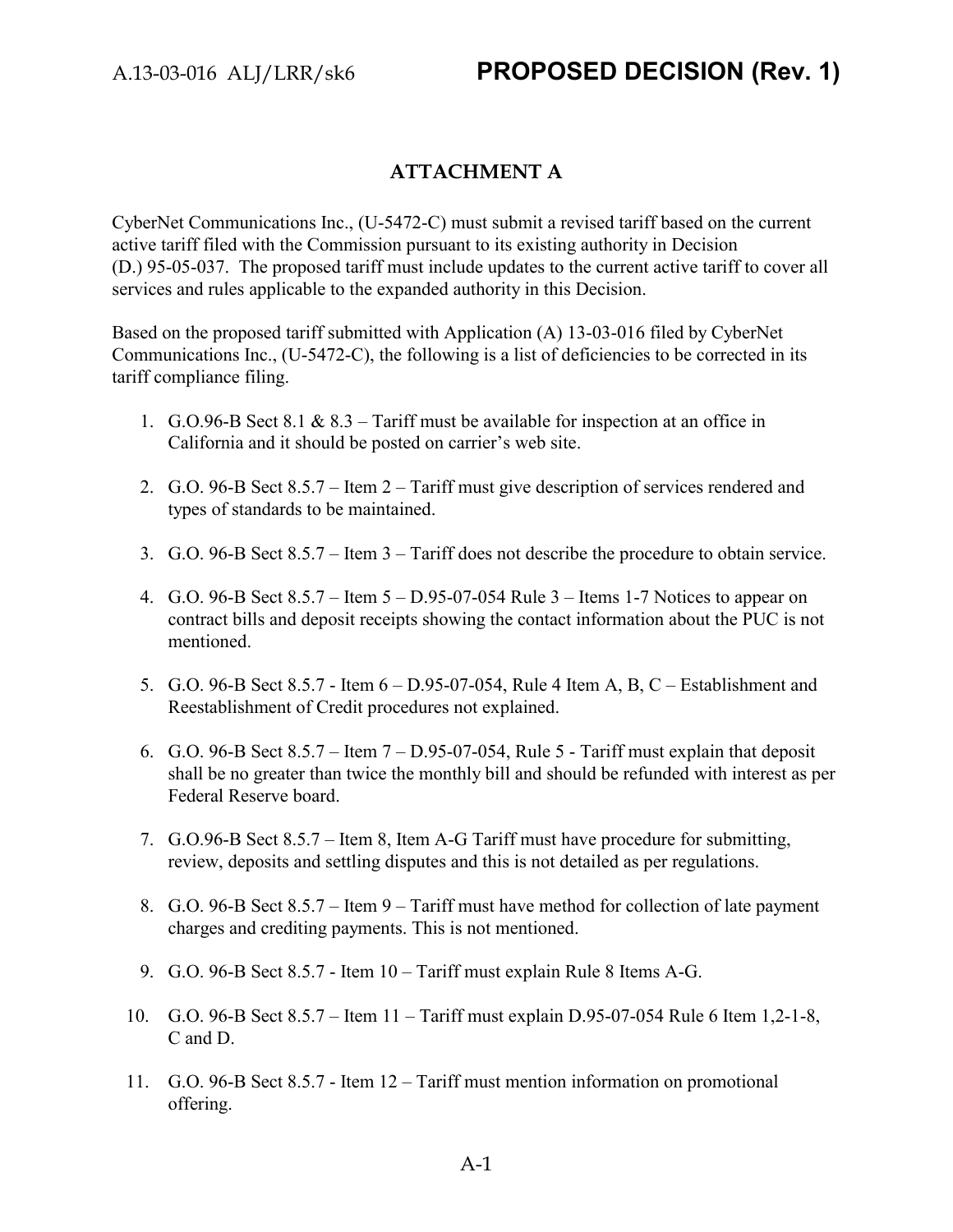- 12. G.O. 96-B Sect 8.5.7 Item 13 Tariff must mention conditions to provide for speculative projects.
- 13. G.O. 96-B Sect 8.5.7 Item 15 Tariff must provide explanation on extensions beyond free length.
- 14. G.O. 96-B Sect 8.5.8 Tariff must provide sample forms for bills, service requests, notices etc.
- 15. D.95-07-054 App. B Rule 1 Tariff must include information that CLC information is required to be provided to applicant upon request.
- 16. D.95-07-054 App. B Rule 2 Tariff must state that in 10 days initiation procedures will be done and ULTS information will be provided. This is not mentioned.
- 17. D.95-07-054 App. B Rule 3- Item A 1-7, B on deposit receipts not mentioned.
- 18. D.95-07-054 App. B Rule 4 Item A-C Tariff must explain that cosigner or guarantor can help establish credit history and the non-requirement to provide SS#.
- 19. D.95-07-054 App. B Rule 5 Tariff must explain credit establishment using deposits and explain the maximum amount and that refund is due with interest within 30 days as per the Federal Reserve Board.
- 20. D.95-07-054 App. B Rule  $6$  Items 1,  $2 (1 8)$  Tariff must explain information regarding terms and complaint against carrier and have a notification for customers to establish change in ownership. Rate increase procedure is not mentioned.
- 21. D.95-07-054 App. B Rule 7 Tariff must explain that prorating of bills is not applicable to non-recurring charges.
- 22. D.95-07-054 App. B Rule 8 –Items A-G Tariff must explain procedure for submitting, reviewing, deposit requirement and settling of disputed bills.
- 23. D.95-07-054 App. B Rule 9 Tariff must mention late payment and credit payment methodology.
- 24. D.95-07-054 App. B Rule 10-A 1-3, B, C Tariff must mention discontinuance due to non-payment. Tariff needs to provide for warm line after disconnection to give continued access to 911.
- 25. D.95-07-054 App B Rule 11 Items A, B -Tariff must mention methodology on current rate information and unauthorized termination liability.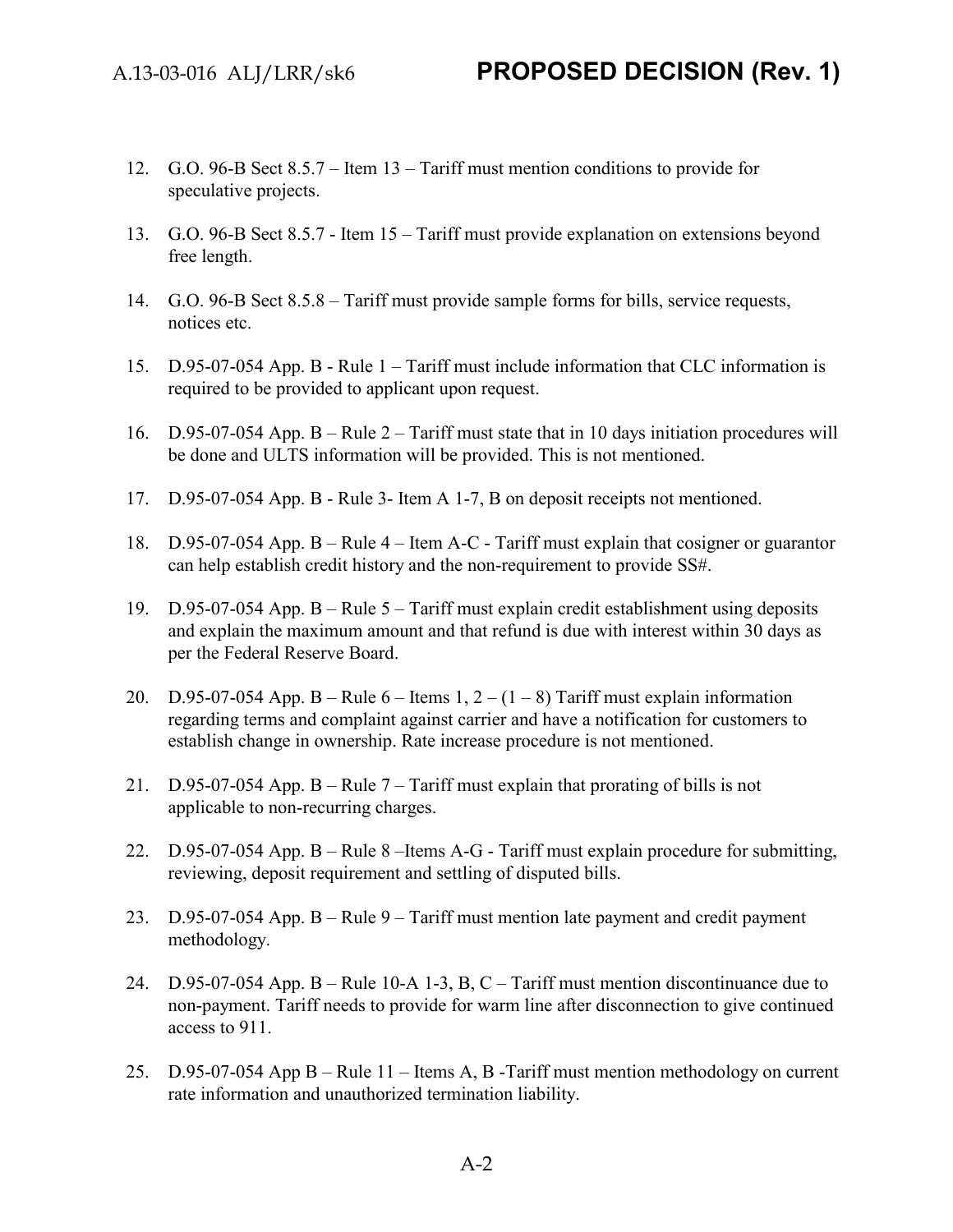- 26. D.95-07-054 App B Rule 12 Tariff does not mention denial of service if credit is not satisfactorily established.
- 27. D.95-07-054 App B Rule 14 Tariff does not mention release of non-public information according to PU Code 2891 and 2893.
- 28. D.95-07-054 App B Rule 15 Blocking of 900/976 access as per customer request is not mentioned.
- 29. D.96-10-066 App B.4.B.10&11 Tariff must provision for free listing in the directory.
- 30. G.O. 153 Appendix A Item 12 Tariff must mention free provision of white pages.
- 31. D.96-02-072 App E.8.J.(2) Tariff should be non-discriminatory with customers who desire not to have their numbers mentioned.
- 32. G.O.153 Sect 3.3, D95-07-054 App A, Sect E.7 No Tariff shall depart from PU Code 489, 876 and G.O. 96B stipulation on ULTS offering.
- 33. Resolution T16901 Tariff does not mention surcharges or taxes and fees for DDTP, CHCF, and ULTS.
- 34. D.02-08-067 OP1 & Attachment A –Tariff does not mention relocation of demarcation point – MPOE/LLDP.

## **(END OF ATTACHMENT A)**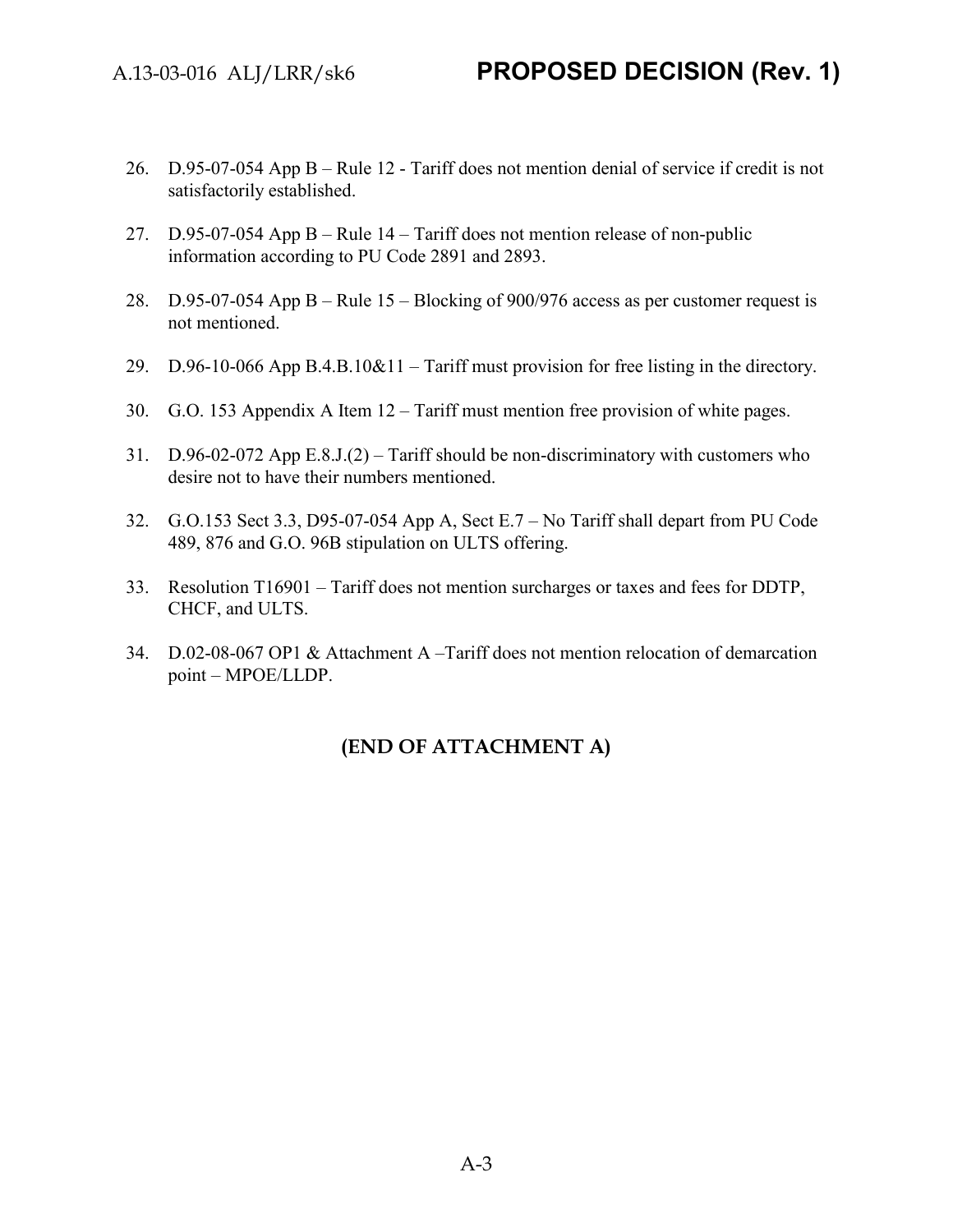# Attachment B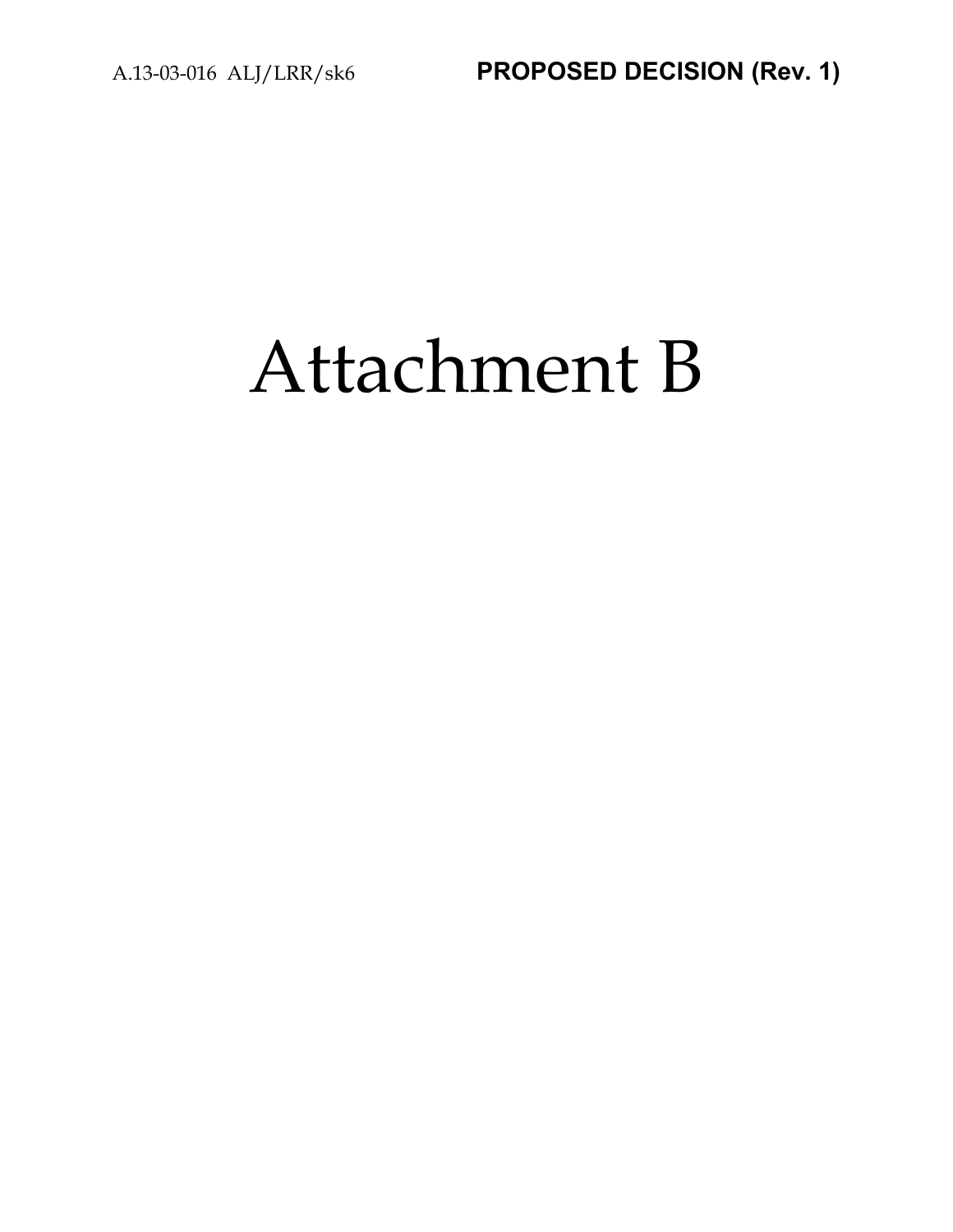## **ATTACHMENT B**

## **REQUIREMENTS APPLICABLE TO COMPETITIVE LOCAL EXCHANGE CARRIERS AND INTEREXCHANGE CARRIERS**

1. Applicant must file, in this docket with reference to this decision number,<sup>1</sup> a written acceptance of the certificate granted in this proceeding within 30 days of the effective date of this order.

2. Applicant is subject to the following fees and surcharges that must be regularly remitted. Per the instructions in Exhibit E to Decision (D.) 00-10-028, the Combined California PUC Telephone Surcharge Transmittal Form must be submitted even if the amount due is \$0.

- a. The Universal Lifeline Telephone Service Trust Administrative Committee Fund (Pub. Util. Code § 879);
- b. The California Relay Service and Communications Devices Fund (Pub. Util. Code § 2881; D.98-12-073);
- c. The California High Cost Fund-A (Pub. Util. Code § 739.3; D.96-10-066, at 3-4, App. B, Rule 1.C);
- d. The California High Cost Fund-B (D.96-10-066, at 191, App. B, Rule 6.F.; D.07-12-054);
- e. The California Advanced Services Fund (D.07-12-054);
- f. The California Teleconnect Fund (D.96-10-066, at 88, App. B, Rule 8.G).
- g. The User Fee provided in Pub. Util. Code §§ 431-435. The minimum annual User Fee is \$100, as set forth in D.13-05-035.

Note: These fees change periodically. In compliance with Resolution T-16901, December 2, 2004, Applicant must check the joint tariff for surcharges and fees filed by Pacific Bell

 $\overline{a}$ <sup>1</sup> Written acceptance filed in this docket does not reopen the proceeding.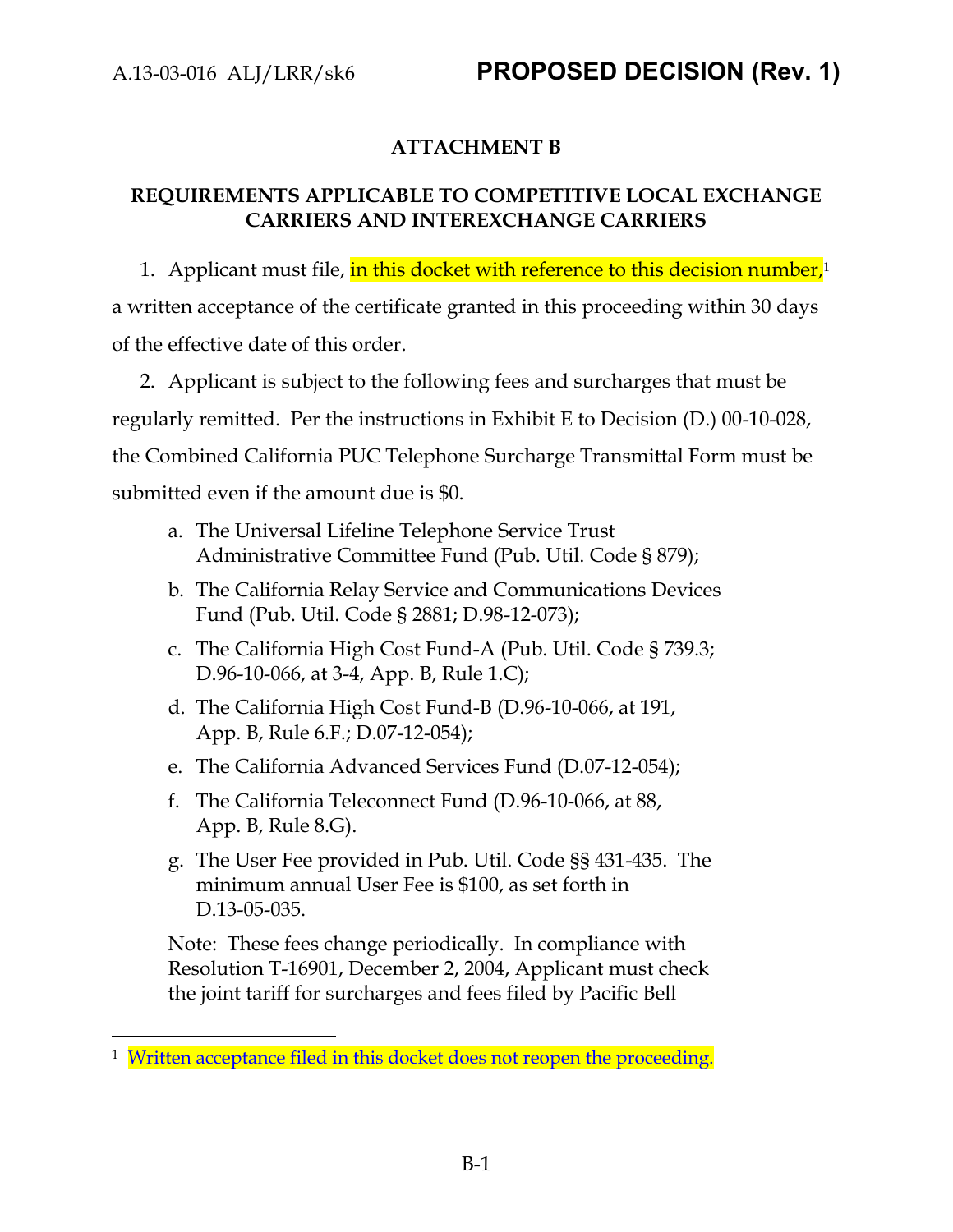Telephone Company (dba AT&T California) and apply the current surcharge and fee amounts in that joint tariff on end-user bills until further revised. Current and historical surcharge rates can be found at

[http://www.cpuc.ca.gov/PUC/Telco/Consumer+Informatio](http://www.cpuc.ca.gov/PUC/Telco/Consumer+Information/surcharges.htm) [n/surcharges.htm.](http://www.cpuc.ca.gov/PUC/Telco/Consumer+Information/surcharges.htm)

- Carriers must report and remit CPUC telephone program surcharges online using the CPUC Telecommunications and User Fees Filing System (TUFFS). Information and instructions for online reporting and payment of surcharges are available at [http://www.cpuc.ca.gov/PUC/Telco/Information+for](http://www.cpuc.ca.gov/PUC/Telco/Information+for+providing+service/Surcharge+Remittance.htm) [+providing+service/Surcharge+Remittance.htm.](http://www.cpuc.ca.gov/PUC/Telco/Information+for+providing+service/Surcharge+Remittance.htm) To request a user ID and password for TUFFS online filing and for questions, please e-mail [Telco\\_surcharges@cpuc.ca.gov.](mailto:Telco_surcharges@cpuc.ca.gov)
- Carriers must file and pay the PUC User Fee (*see* above item 2g) upon receiving the User Fee statement sent by the Commission. User Fees cannot be reported or paid online. Instructions for reporting filing are available at [http://www.cpuc.ca.gov/PUC/Telco/Information+for](http://www.cpuc.ca.gov/PUC/Telco/Information+for+providing+service/userfee.htm) [+providing+service/userfee.htm.](http://www.cpuc.ca.gov/PUC/Telco/Information+for+providing+service/userfee.htm) Please call (415) 703-2470 for questions regarding User Fee reporting and payment.

3. Applicant must obtain a performance bond of at least \$25,000 in accordance with Decision 13-05-035. The performance bond must be a continuous bond (i.e., there is no termination date on the bond) issued by a corporate surety company authorized to transact surety business in California, and the Commission must be listed as the obligee on the bond. Within five days of acceptance of Certificate of Public Convenience and Necessity authority, Applicant must submit a Tier-1 advice letter to the Director of Communications, containing a copy of the license holder's executed bond, and submit a Tier-1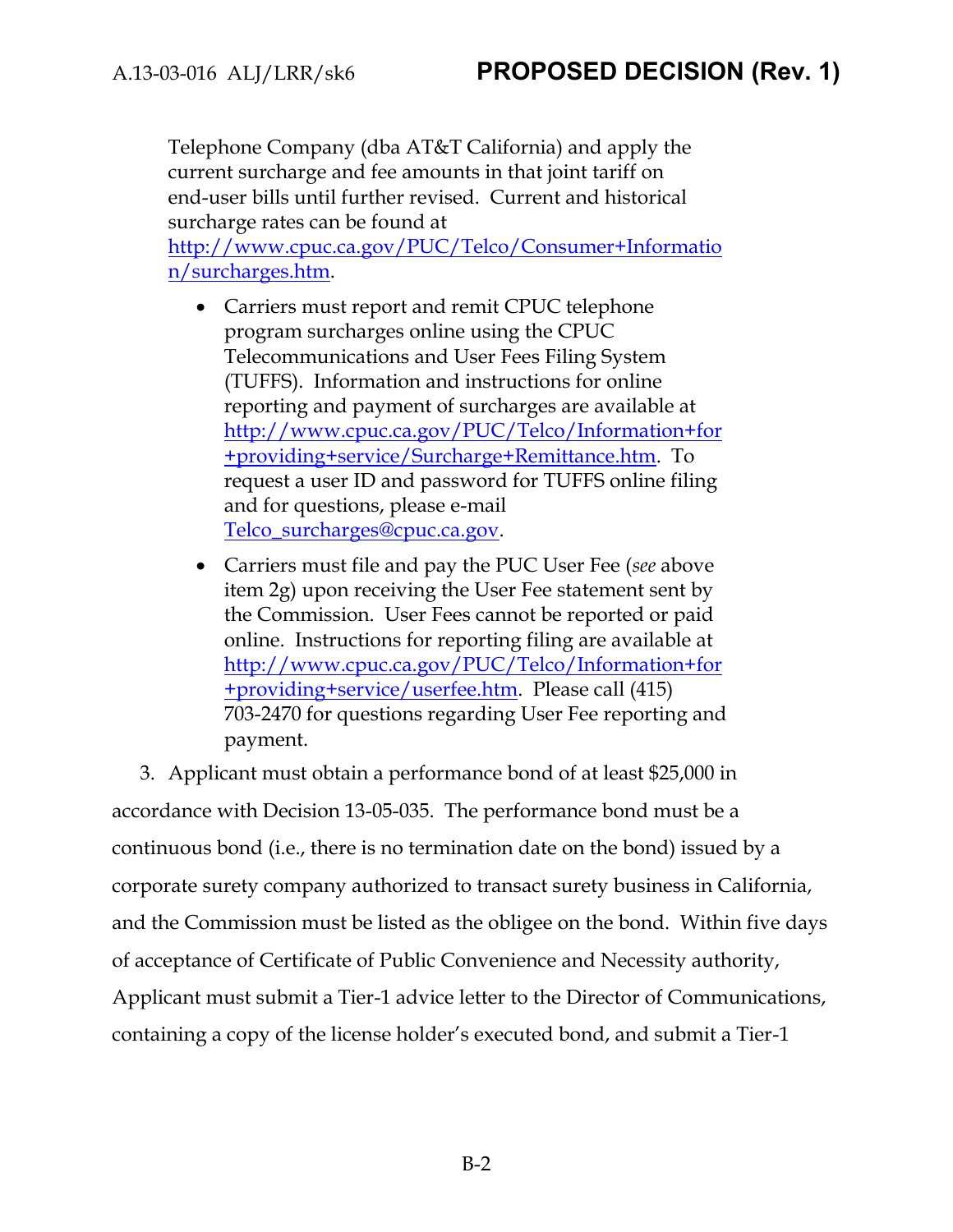advice letter annually, but no later than March 31, with a copy of the executed bond.

4. Applicant must not allow its performance bond to lapse during any period of operation. Pursuant to Decision 13-05-035, the Commission may revoke a Certificate of Public Convenience and Necessity if a carrier is more than 120 days late in providing the Director of the Communications Division a copy of its executed performance bond and the carrier has not been granted an extension of time by the Communications Division.

5. Applicant is a competitive local exchange carrier (CLC). The effectiveness of its future tariffs is subject to the requirements of General Order 96-B and the Telecommunications Industry Rules (D.07-09-019).

6. Applicant is a non-dominant interexchange carrier (NDIEC). The effectiveness of its future NDIEC tariffs is subject to the requirement of General Order 96-B and the Telecommunications Industry Rules (D.07-09-019).

7. Tariff filings must reflect all fees and surcharges to which Applicant is subject, as reflected in #2 above.

8. Applicant must file a service area map as part of its initial tariff.

9. Prior to initiating service, Applicant must provide the Commission's Consumer Affairs Branch with the name and address of its designated contact person(s) for purposes of resolving consumer complaints. This information must be updated if the name or telephone number changes, or at least annually.

10. Applicant must notify the Director of the Communications Division in writing of the date that local exchange service is first rendered to the public, no later than five days after service first begins.

B-3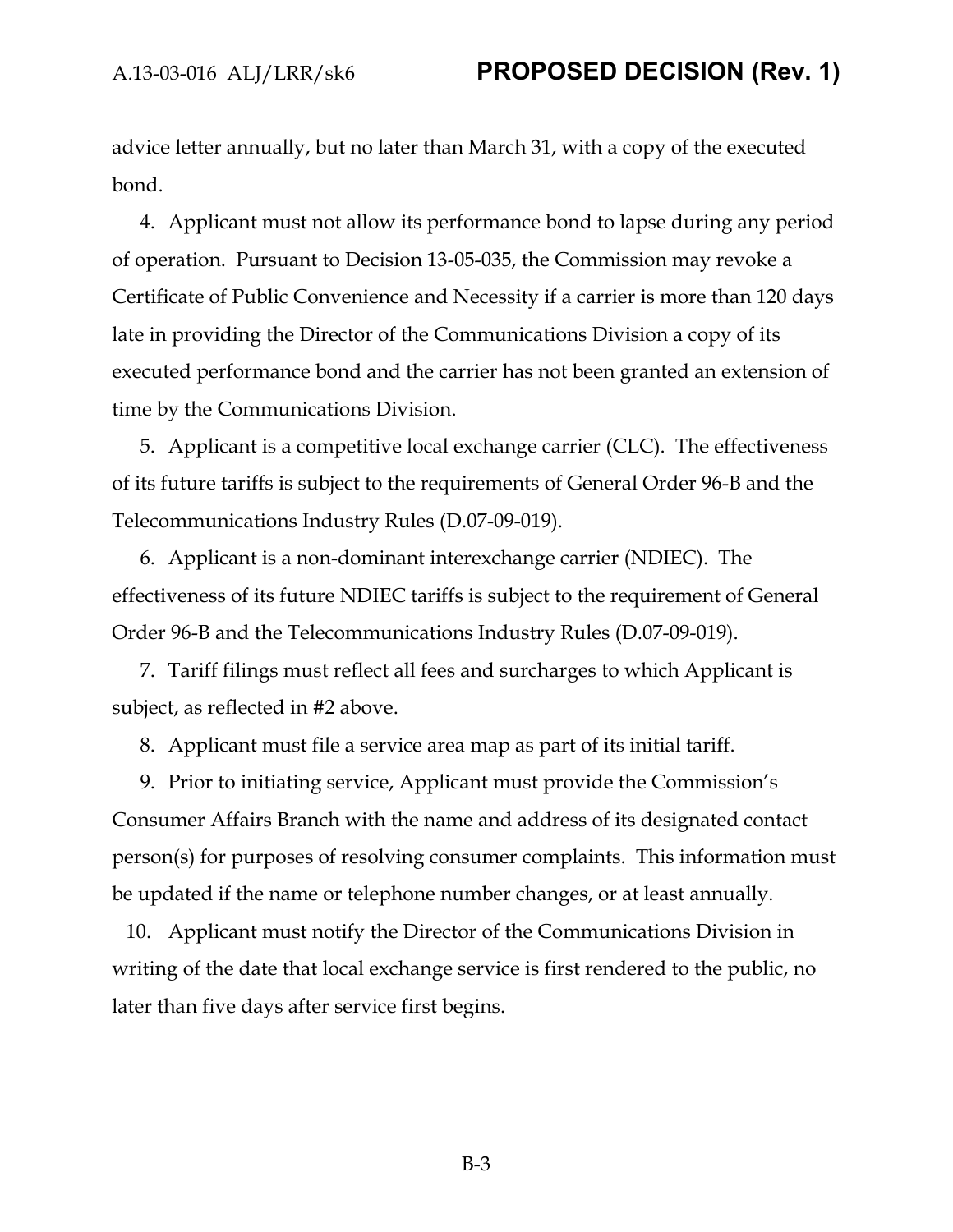11. Applicant must notify the Director of the Communications Division in writing of the date local service is first rendered to the public within five days after service begins.

12. Applicant must keep its books and records in accordance with the Generally Accepted Accounting Principles.

13. In the event Applicant's books and records are required for inspection by the Commission or its staff, it must either produce such records at the Commission's offices or reimburse the Commission for the reasonable costs incurred in having Commission staff travel to its office.

14. Applicant must file an annual report with the Director of the Communications Division, in compliance with General Order 104-A, on a calendar-year basis with the information contained in Attachment C to this decision.

15. Applicant must file an affiliate transaction report with the Director of the Communications Division, in compliance with D.93-02-019, on a calendar-year basis using the form contained in Attachment D.

16. Applicant must ensure that its employees comply with the provisions of Pub. Util. Code § 2889.5 regarding solicitation of customers.

17. Within 60 days of the effective date of this order, Applicant must comply with Pub. Util. Code § 708, Employee Identification Cards, and notify the Director of the Communications Division in writing of its compliance.

18. If Applicant is 90 days or more late in filing an annual report, or in remitting the surcharges and fee listed in #2 above, and has not received written permission from the Communications Division to file or remit late, the Communications Division must prepare for Commission consideration a resolution that revokes Applicant's CPCN.

B-4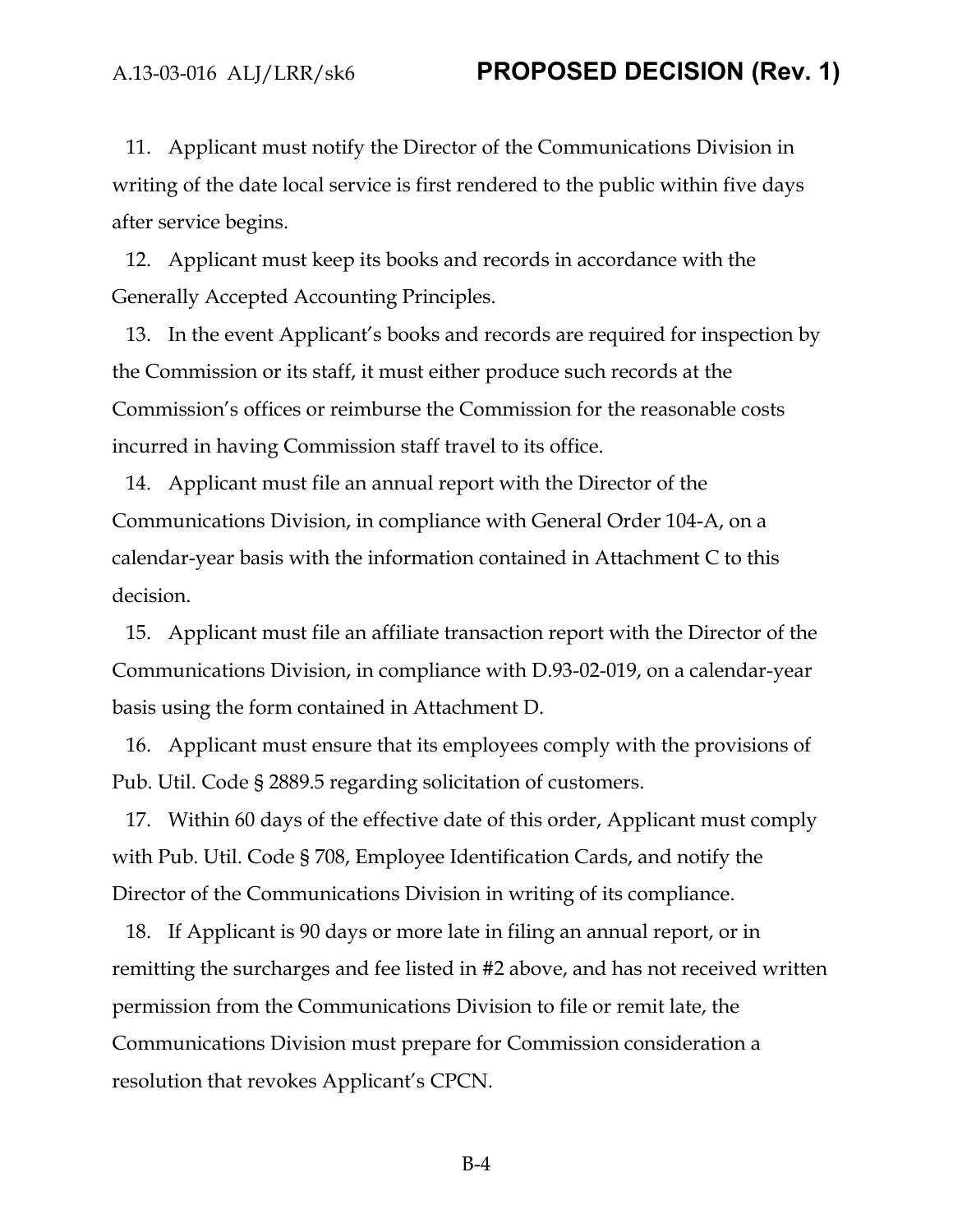19. Applicant is exempt from Rule 3.1(b) of the Commission Rules of Practice and Procedure

20. Applicant is exempt from Pub. Util. Code §§ 816-830.

21. Applicant is exempt from the requirements of Pub. Util. Code § 851 for the transfer or encumbrance of property whenever such transfer or encumbrance serves to secure debt.

22. If Applicant decides to discontinue service or file for bankruptcy, it must immediately notify the Communications Division's Bankruptcy Coordinator.

23. Applicant must send a copy of this decision to concerned local permitting agencies no later than 30 days from the date of this order.

## **(END OF ATTACHMENT B)**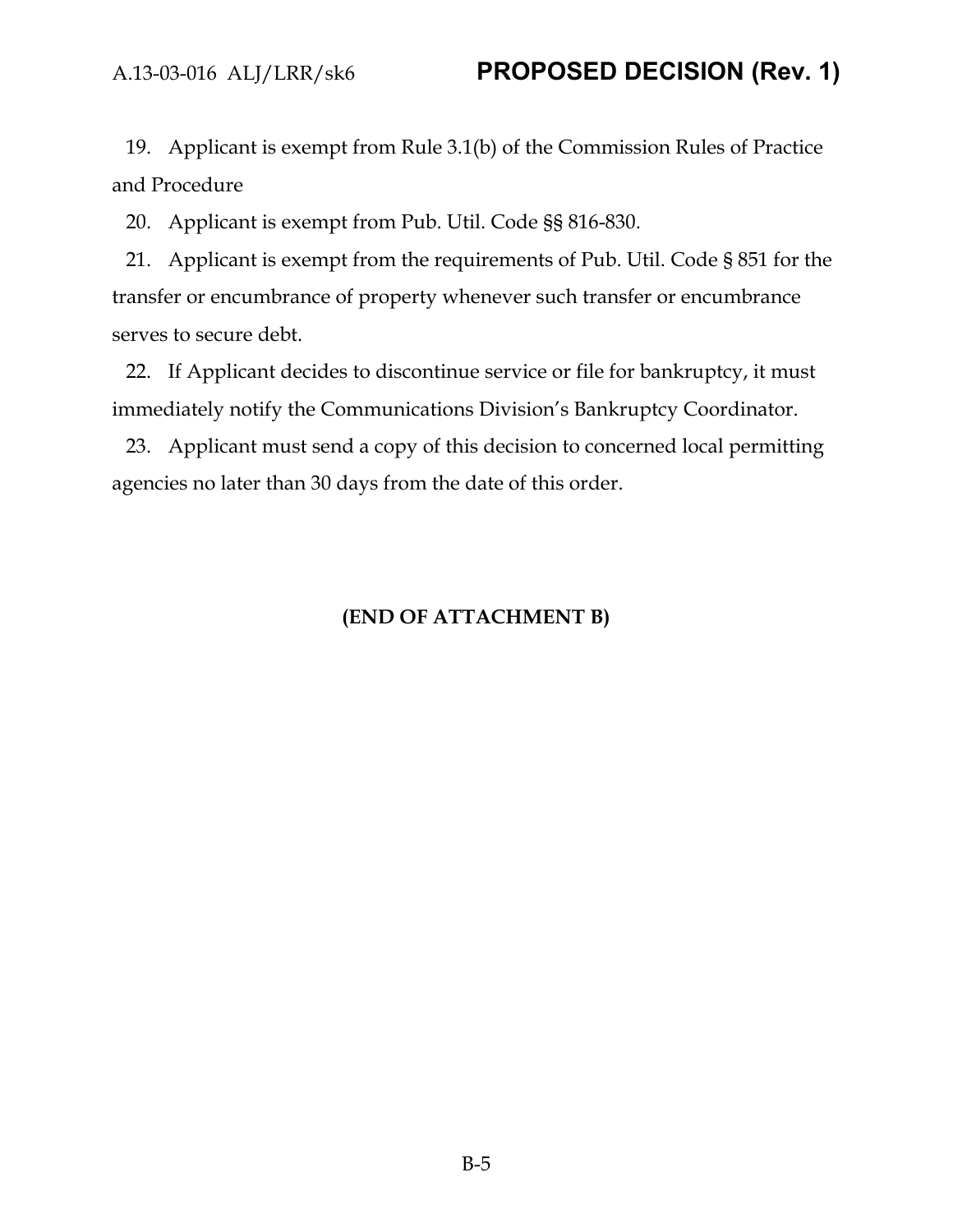# Attachment C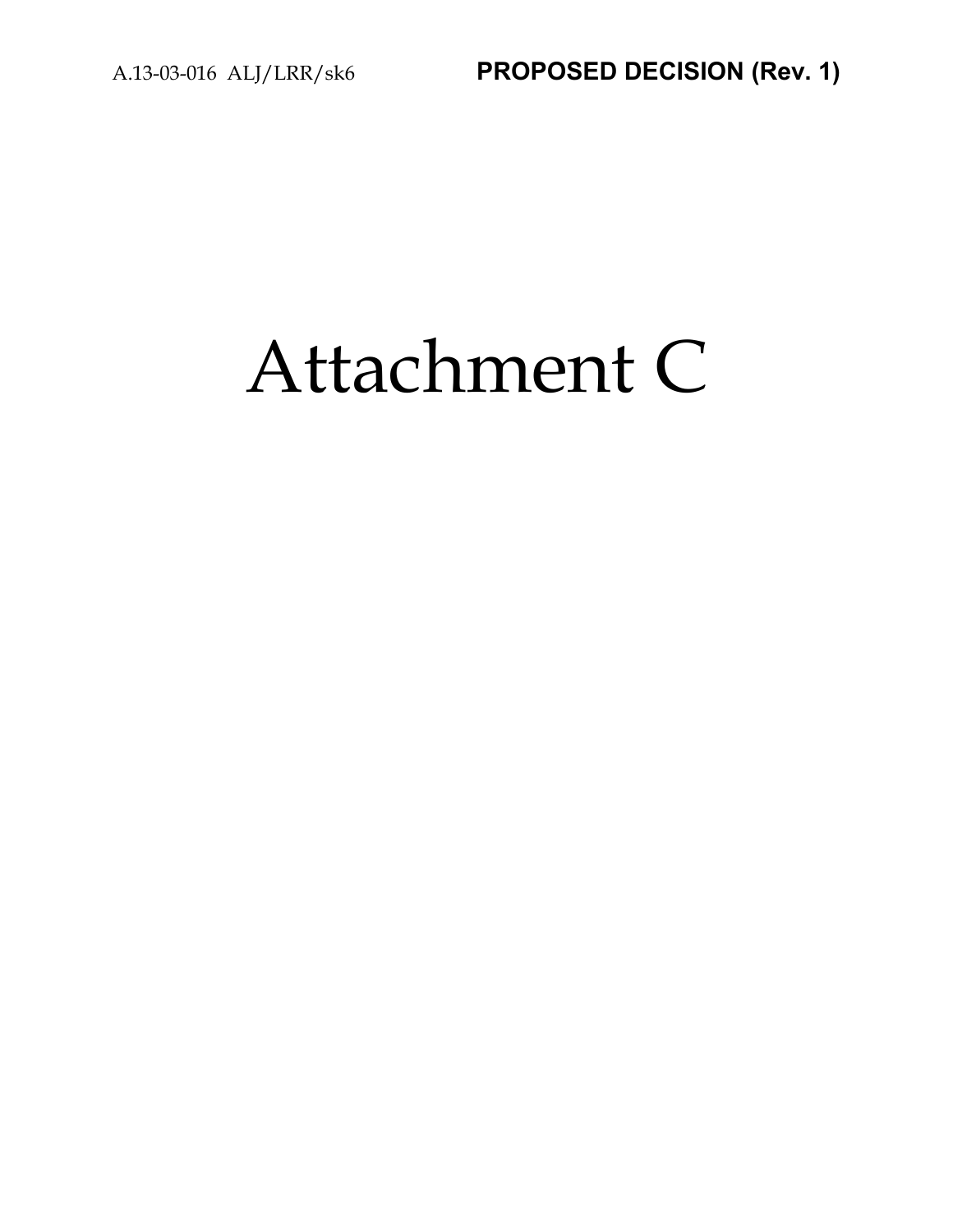## **ATTACHMENT C**

### **ANNUAL REPORT**

An original and a machine readable, copy using Microsoft Word or compatible format must be filed with the California Public Utilities Commission, State Office Building, 505 Van Ness Avenue, Room 3107, San Francisco, CA 94102-3298, no later than March 31 of the year following the calendar year for which the annual report is submitted.

Failure to file this information on time may result in a penalty as provided for in Pub. Util. Code §§ 2107 and 2108.

Required information:

- 1. Exact legal name and U # of the reporting utility.
- 2. Address.
- 3. Name, title, address, and telephone number of the person to be contacted concerning the reported information.
- 4. Name and title of the officer having custody of the general books of account and the address of the office where such books are kept.
- 5. Type of organization (*e.g.,* corporation, partnership, sole proprietorship, etc.).

If incorporated, specify:

- a. Date of filing articles of incorporation with the Secretary of State.
- b. State in which incorporated.
- 6. Number and date of the Commission decision granting the Certificate of Public Convenience and Necessity.
- 7. Date operations were begun.
- 8. Description of other business activities in which the utility is engaged.
- 9. List of all affiliated companies and their relationship to the utility. State if affiliate is a:
	- a. Regulated public utility.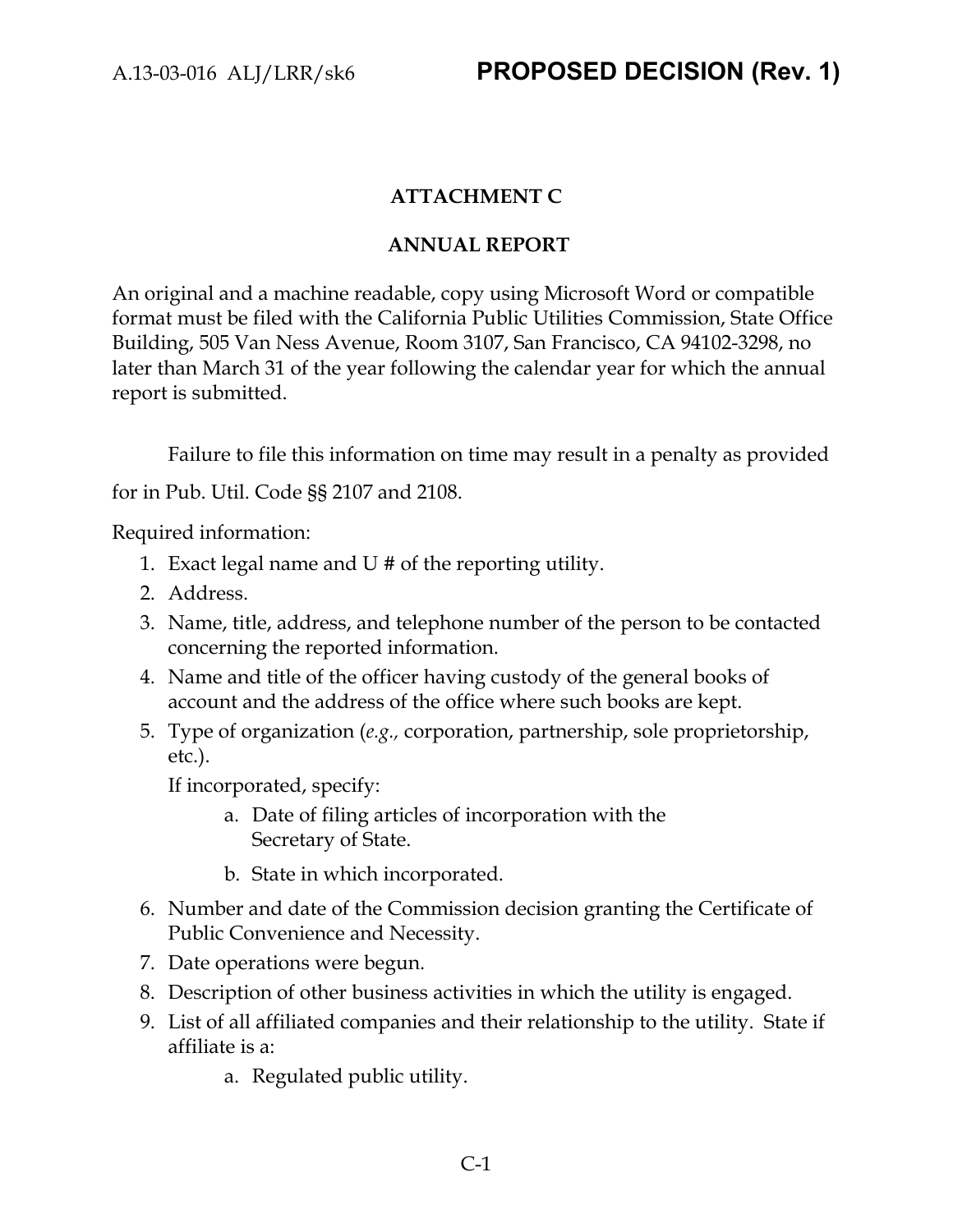- b. Publicly held corporation.
- 10. Balance sheet as of December 31 of the year for which information is submitted.
- 11. Income statement for California operations for the calendar year for which information is submitted.
- 12. Cash Flow statement as of December 31 of the calendar year for which information is submitted, for California operations only.

For answers to any questions concerning this report, call (415) 703-2883.

## **(END OF ATTACHMENT C)**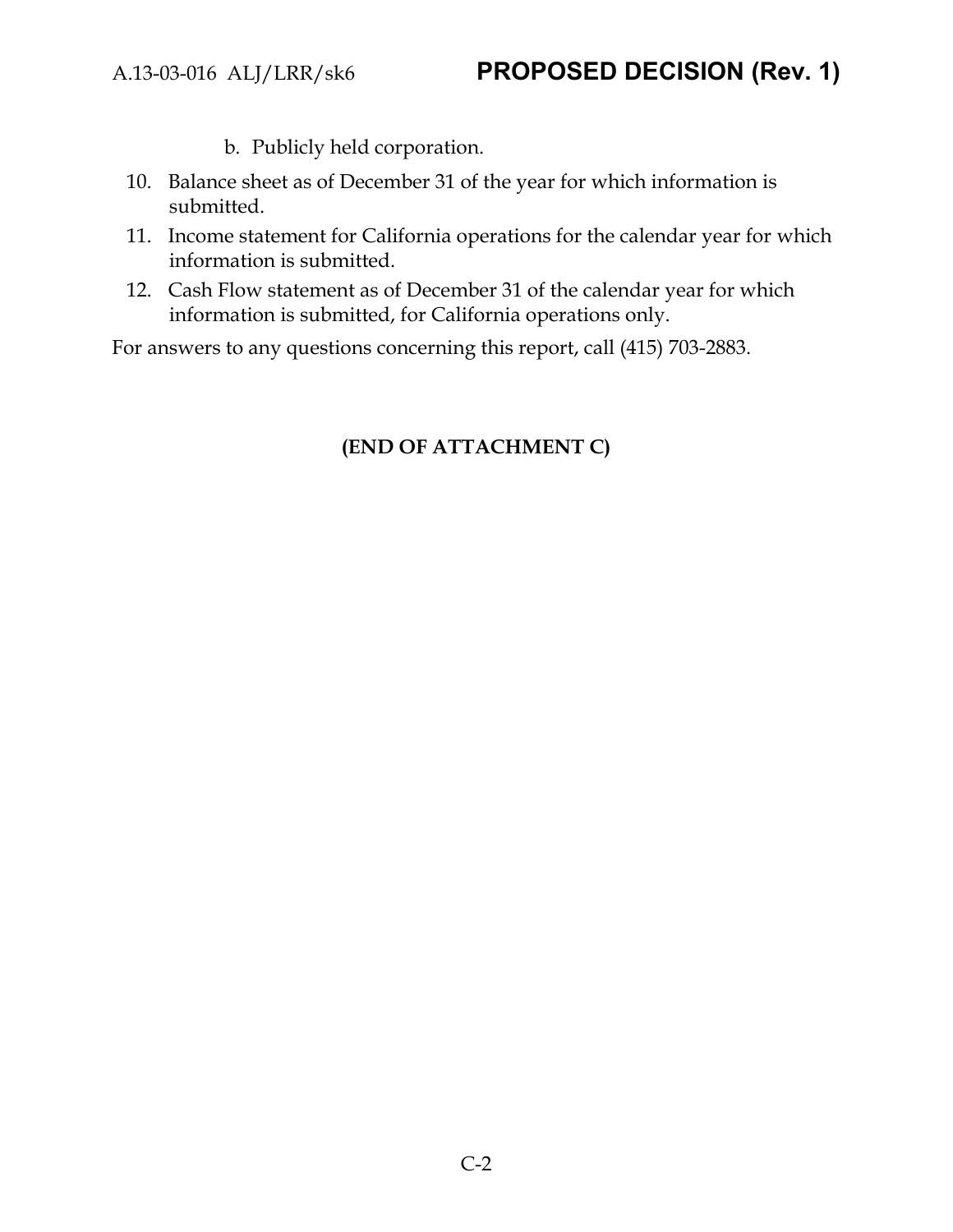# Attachment D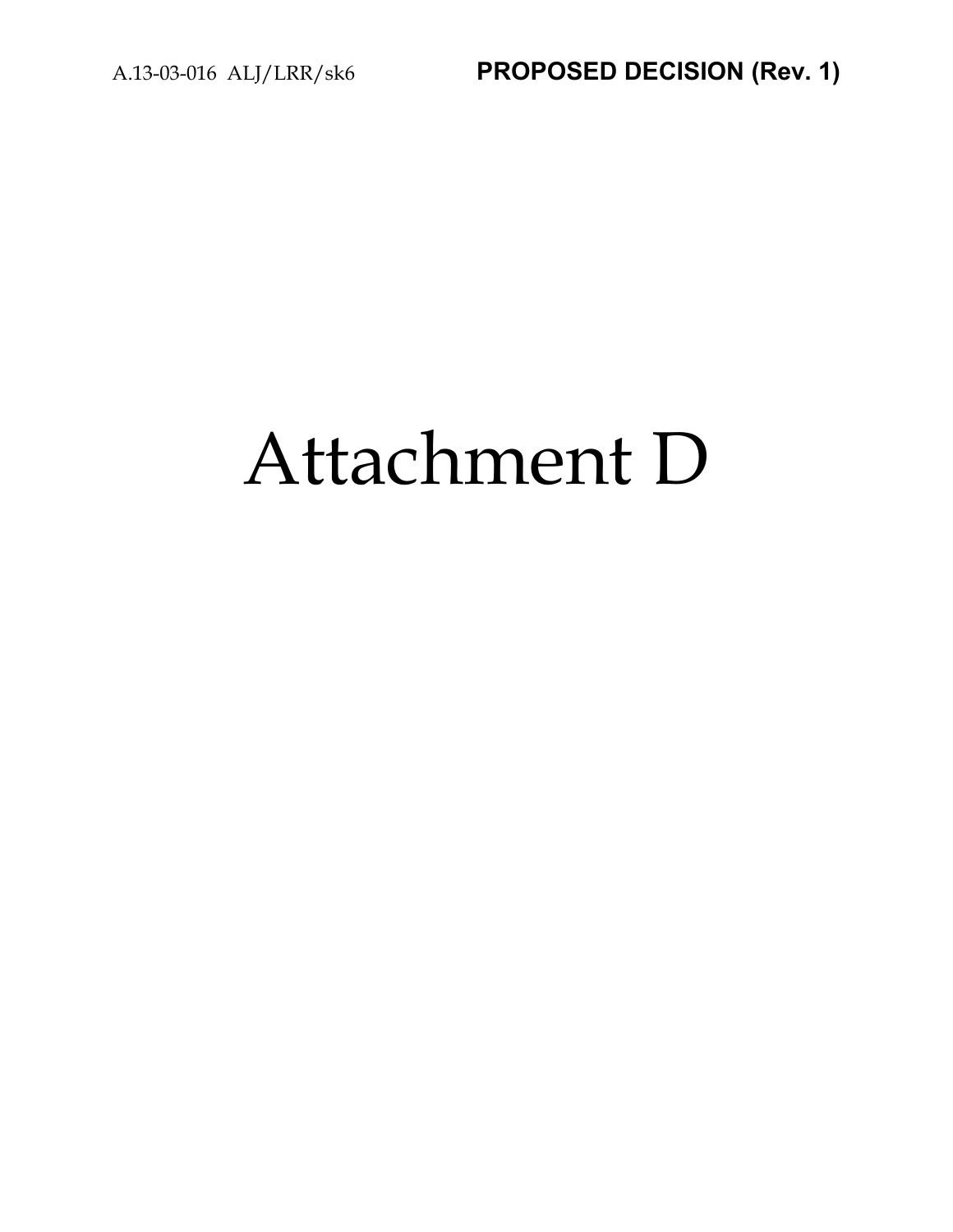## **ATTACHMENT D**

### **CALENDAR YEAR AFFILIATE TRANSACTION REPORT**

**An original and a machine readable, copy using Microsoft Word and Excel, or compatible format must be filed with the California Public Utilities Commission, State Office Building, 505 Van Ness Avenue, Room 3107, San Francisco, CA 94102-3298, no later than May 1 of the year following the calendar year for which the annual report is submitted.**

1. Each utility must list and provide the following information for each affiliated entity and regulated subsidiary that the utility had during the period covered by the Annual Affiliate Transaction Report.

- Form of organization (*e.g.,* corporation, partnership, joint venture, strategic alliance, etc.);
- Brief description of business activities engaged in;
- Relationship to the utility (*e.g.,* controlling corporation, subsidiary, regulated subsidiary, affiliate);
- Ownership of the utility (including type and percent ownership)
- Voting rights held by the utility and percent; and
- Corporate officers.

2. The utility must prepare and submit a corporate organization chart showing any and all corporate relationships between the utility and its affiliated entities and regulated subsidiaries in #1 above. The chart must have the controlling corporation (if any) at the top of the chart, the utility and any subsidiaries and/or affiliates of the controlling corporation in the middle levels of the chart, and all secondary subsidiaries and affiliates (e.g., a subsidiary that in turn is owned by another subsidiary and/or affiliate) in the lower levels. Any regulated subsidiary must be clearly noted.